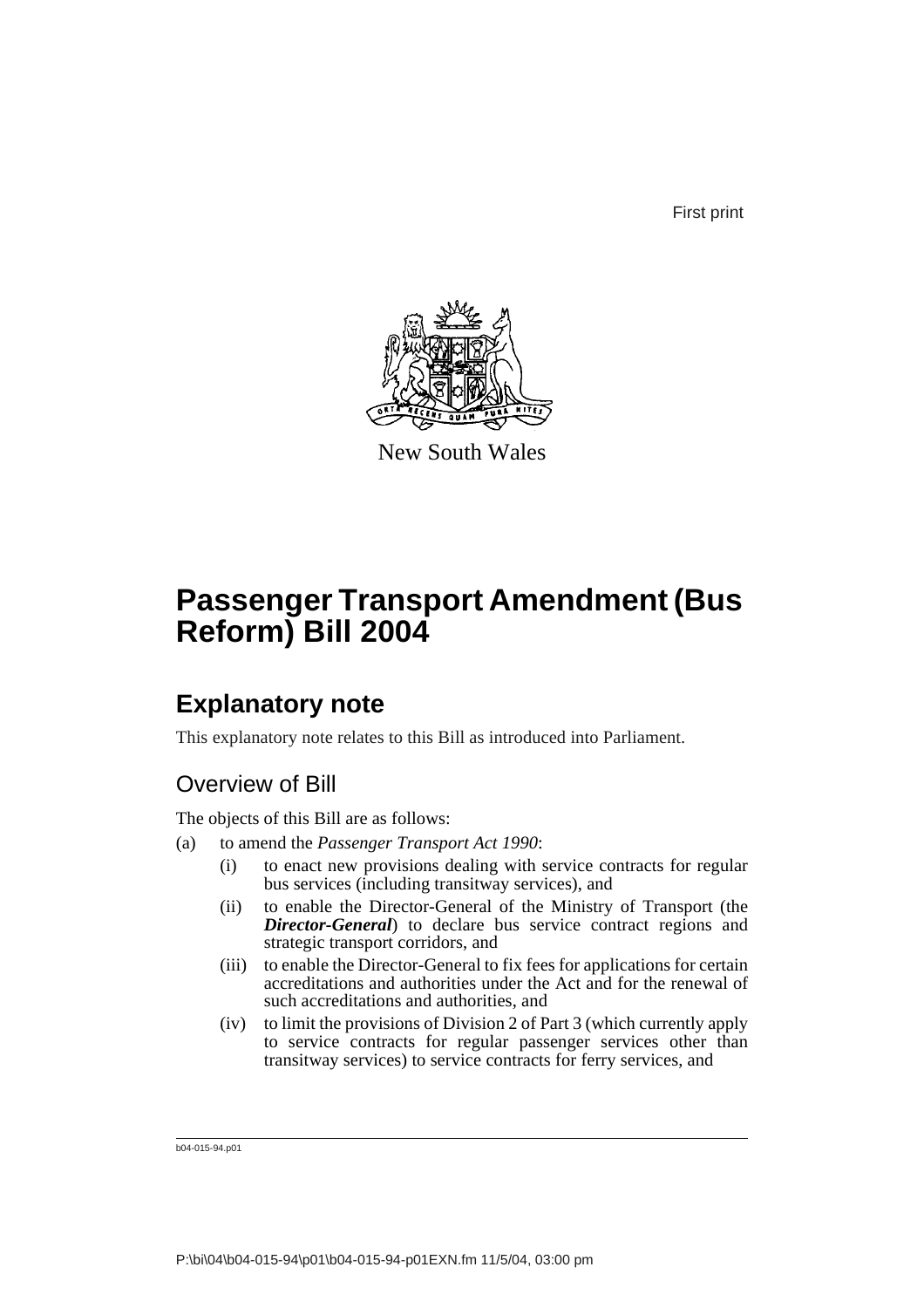Explanatory note

- (v) to enable the Independent Pricing and Regulatory Tribunal to determine maximum fares for certain regular bus services (whether provided by public or private bus operators), and
- (vi) to facilitate the making of accreditation standards that take into account different kinds of public passenger services and operators, and
- (vii) to enact certain transitional provisions to enable the variation or termination of certain existing bus service contracts in order to facilitate the introduction of the new provisions relating to regular bus services,
- (b) to amend the *Independent Pricing and Regulatory Tribunal Act 1992* to exclude certain bus services provided by the State Transit Authority under the *Passenger Transport Act 1990* (as amended) from the standing reference of the Tribunal to determine pricing policy for the Authority,
- (c) to amend the *Transport Administration Act 1988* to make it clear that Government subsidised travel need not be limited to the provision of concessions,
- (d) to amend the *Passenger Transport (General) Regulation 2000* to enable the Director-General in certain circumstances:
	- (i) to exempt the holder of an authority under the *Passenger Transport Act 1990* to drive a particular kind of public passenger vehicle from any separate requirement under any provision of the Act to hold an authority to drive another kind of vehicle, and
	- (ii) to exempt the holder of an accreditation under the *Passenger Transport Act 1990* to carry on a particular kind of public passenger service from any separate requirement under any provision of the Act to be accredited to carry on another kind of public passenger service,
- (e) to make consequential amendments to the *Passenger Transport (Bus Services) Regulation 2000* and the *Passenger Transport (General) Regulation 2000*.

## Outline of provisions

**Clause 1** sets out the name (also called the short title) of the proposed Act.

**Clause 2** provides for the commencement of the proposed Act on a day or days to be appointed by proclamation.

**Clause 3** is a formal provision that gives effect to the amendments to the *Passenger Transport Act 1990* set out in Schedule 1.

Explanatory note page 2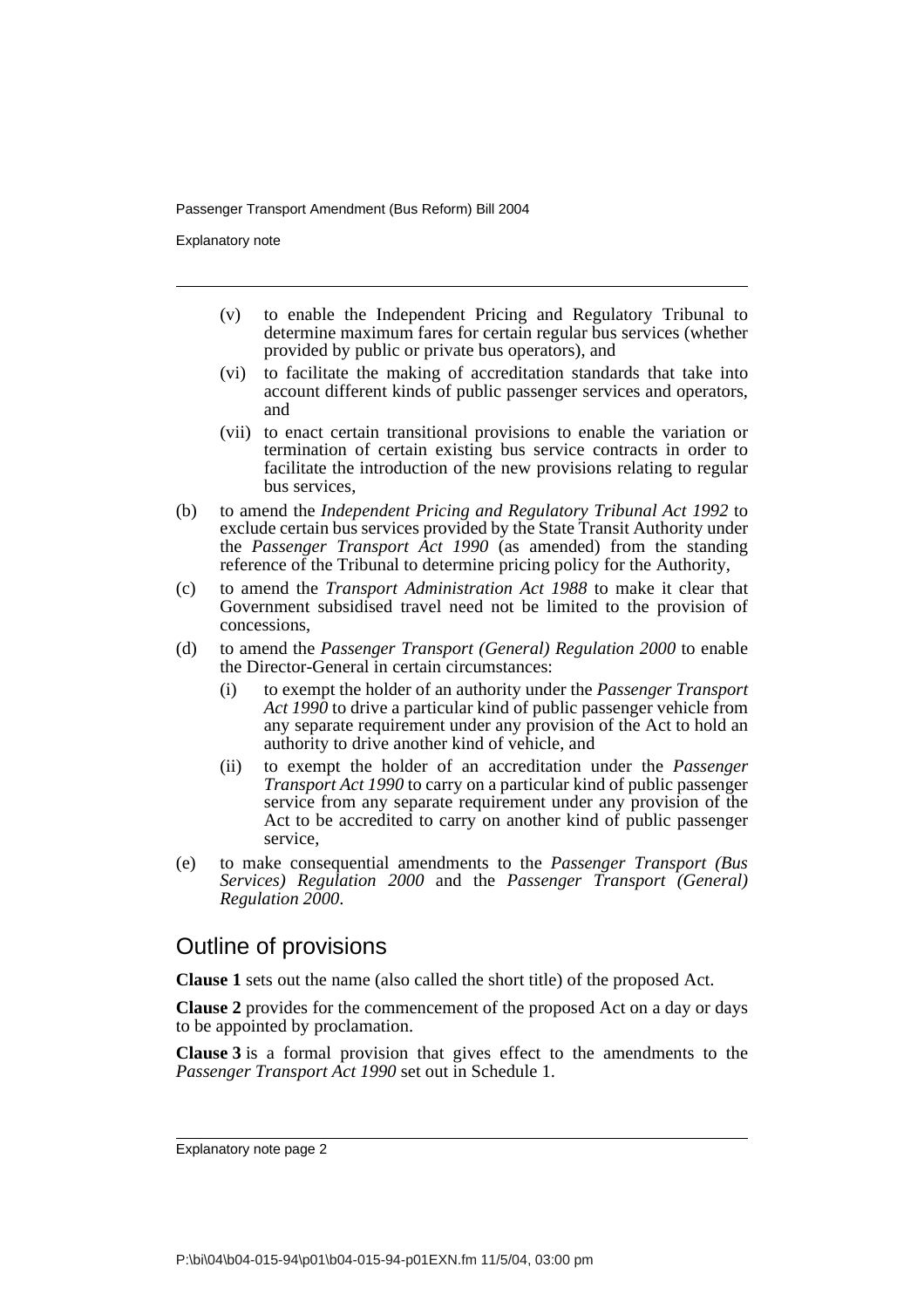Explanatory note

**Clause 4** is a formal provision that gives effect to the amendments to other Acts and Regulations set out in Schedule 2.

### **Schedule 1 Amendment of Passenger Transport Act 1990**

### **Definitions**

**Schedule 1 [1]** amends section 3 of the *Passenger Transport Act 1990* to insert several definitions for new terms used in provisions to be inserted in the Act.

In particular, a *regular bus service* is defined to mean any regular passenger service conducted by bus (including any transitway service).

### **Accreditation standards**

**Schedule 1 [2]** amends section 7 of the Act to make it clear that special standards may be prescribed or determined under the section for the accreditation of operators of public passenger services for different kinds of services and operators.

### **Fees for accreditations and authorities under Part 2**

Currently, fees for applications for accreditations and authorities under Part 2 of the Act and for the renewal of such accreditations and authorities are required to be prescribed by the regulations.

**Schedule 1 [5]** substitutes section 15 of the Act to enable the Director-General to fix these fees by order published in the Gazette. An order made under the substituted section will have to be tabled before Parliament and will be subject to disallowance in the same way as a statutory rule.

**Schedule 1 [3] and [4]** make consequential amendments to sections 9A and 11A respectively.

### **Service contracts for regular bus services**

The Act defines a *regular passenger service* to be a public passenger service conducted according to regular routes and timetables, but excludes tourist services and long distance services. A *transitway service* is defined to mean a regular passenger service conducted by bus by means of a transitway route or emergency route, as determined by the Director-General under Division 4 of Part 3.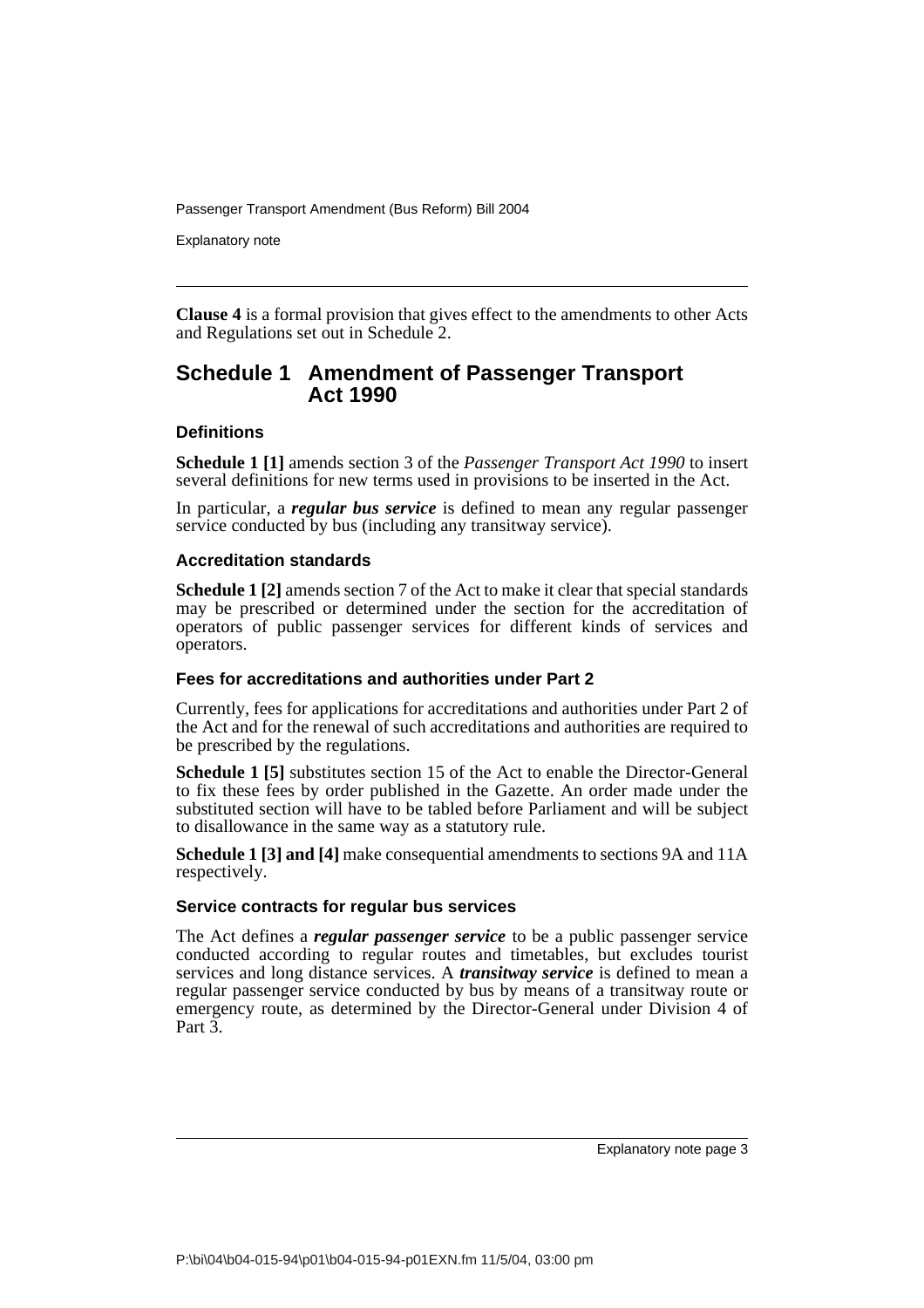Explanatory note

Section 16 of the Act currently requires a regular passenger service (other than a transitway service) to be carried out under the authority of a service contract entered into as provided by Division 2 of Part 3. It also requires a public passenger service along a transitway route to be carried out under a service contract for a transitway service entered into as provided by Division 3 of Part 3.

A *service contract* is a contract entered into under Part 3 between the Director-General and an operator of a regular passenger service and which contains the terms and conditions on which the service concerned is to be carried on.

Currently, Division 2 of Part 3 distinguishes between commercial and noncommercial service contracts. A commercial contract enables an operator to charge passengers of the operator's regular passenger service a fare while a noncommercial contract provides for the operator to be remunerated by the Crown for the provision of the regular passenger service. A commercial contract is to be for a period of 5 years, although the operator may be entitled to a renewal for a further period of 5 years if the operator meets certain performance standards. A non-commercial contract may (subject to the regulations in relation to school bus services) be for any term specified by the contract.

Division 2 confers on the holder of a service contract an exclusive right to operate the service concerned in a specified region or route of operation. It also precludes a variation of the region or route concerned without the consent of the parties. Any requirement of the Director-General for new services to be provided in a region or route of operation of a commercial contract must first be offered to the holder of the contract. If the holder declines, the new services may be offered to another operator.

Division 3 makes special provision for service contracts for transitway services. It leaves the terms of such contracts to be negotiated by the parties, subject to some exceptions. It provides for contracts for a period not exceeding 10 years. It also provides that there is no automatic right to a renewal of the contract unless the contract itself provides for it.

**Schedule 1 [8]–[12]** make amendments to Division 2 of Part 3 so as to confine the operation of that Division to service contracts for ferry services. Service contracts for regular passenger services other than regular bus services or ferry services will be left entirely to negotiation between the Director-General and the operator concerned.

**Schedule 1 [13]** replaces Division 3 of Part 3 with a new Division relating to service contracts for regular bus services. The principal features of the new Division are as follows:

(a) the new Division will apply to any regular bus service (including a transitway service),

Explanatory note page 4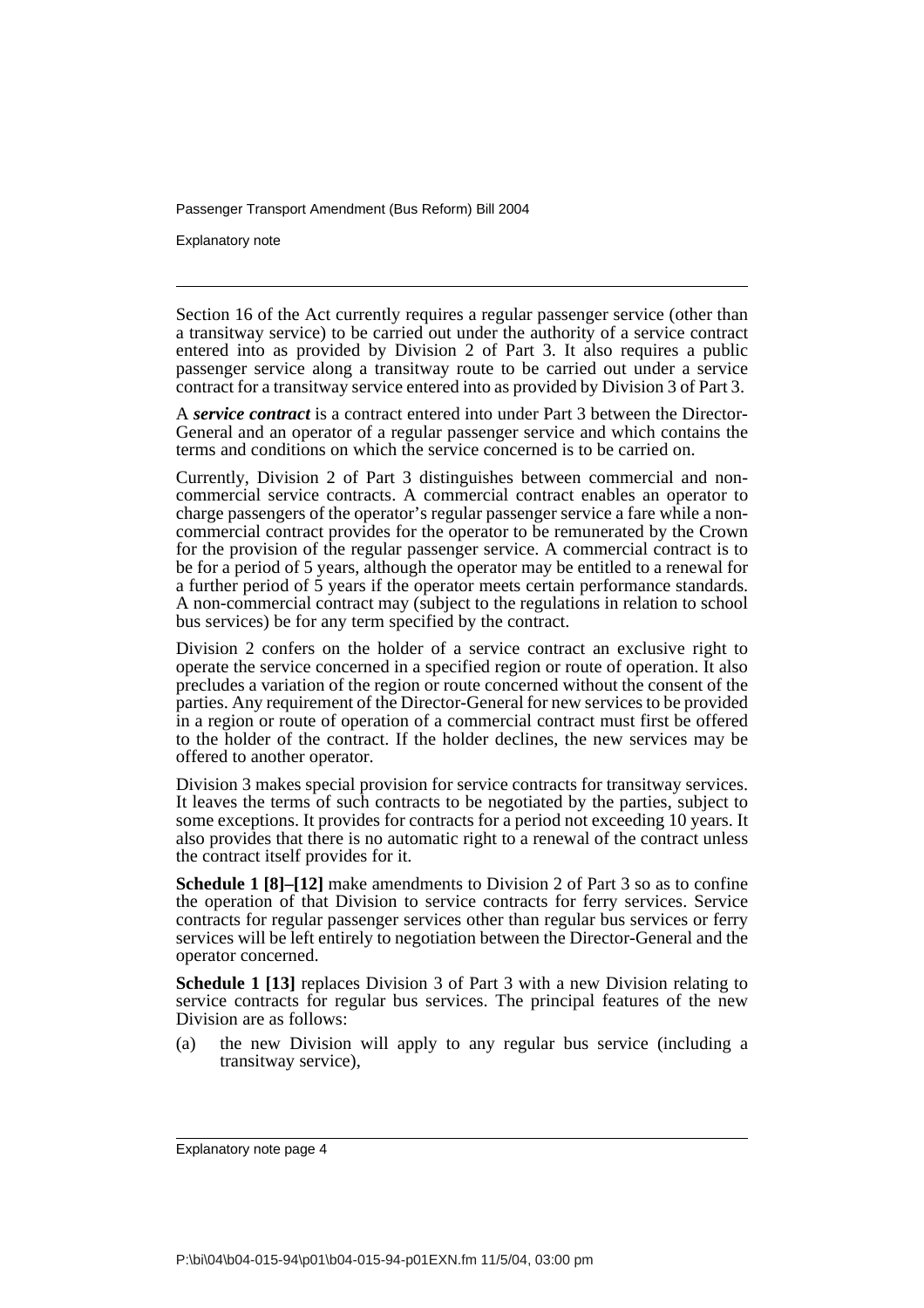Explanatory note

- (b) the new Division will permit service contracts for regular bus services to be framed by reference to any bus service contract region, strategic transport corridor, transitway route, emergency route or other geographical area or route of travel (or by reference to any combination of these),
- (c) the new Division will not draw a distinction between commercial and noncommercial service contracts,
- (d) the new Division will provide for greater flexibility in the negotiation of the terms of the service contract,
- (e) the new Division will require the Director-General, if the regulations so provide, to refuse to enter into a service contract for a regular bus service if the proposed holder is already the holder of such number and kind of other service contracts for regular bus services as may be prescribed by the regulations,
- (f) the new Division will not permit a service contract to be entered into for a period exceeding 8 years and will also require the contract to provide for service standards to be observed by the operator,
- (g) the new Division will not confer an automatic right of renewal of a service contract for a regular bus service, but will leave the matter to be negotiated between the parties.

**Schedule 1 [6]** makes an amendment to section 16 that is consequential on the amendments made by Schedule 1 [13].

**Schedule 1 [7]** amends section 16 to make it clear that a subcontractor or other person providing bus services for the holder of a service contract for a regular bus service (the *primary service contract*) is not required to enter into a separate service contract with the Director-General if the primary service contract authorises or permits that person to provide the service for the holder.

**Schedule 1 [21]** inserts a Subdivision in the new Division 3 to enable the Independent Pricing and Regulatory Tribunal to determine maximum fares for any regular bus service (whether provided by public or private bus operators) that is provided under a service contract that permits the operator to charge passengers of the service a fare for the use of the service. The Subdivision makes it a term of the contract that the service provider cannot charge more than the relevant maximum fare determined by the Tribunal from time to time. This implied term will be an essential term of the contract and will therefore permit the Director-General to terminate the contract for a breach of the term.

Explanatory note page 5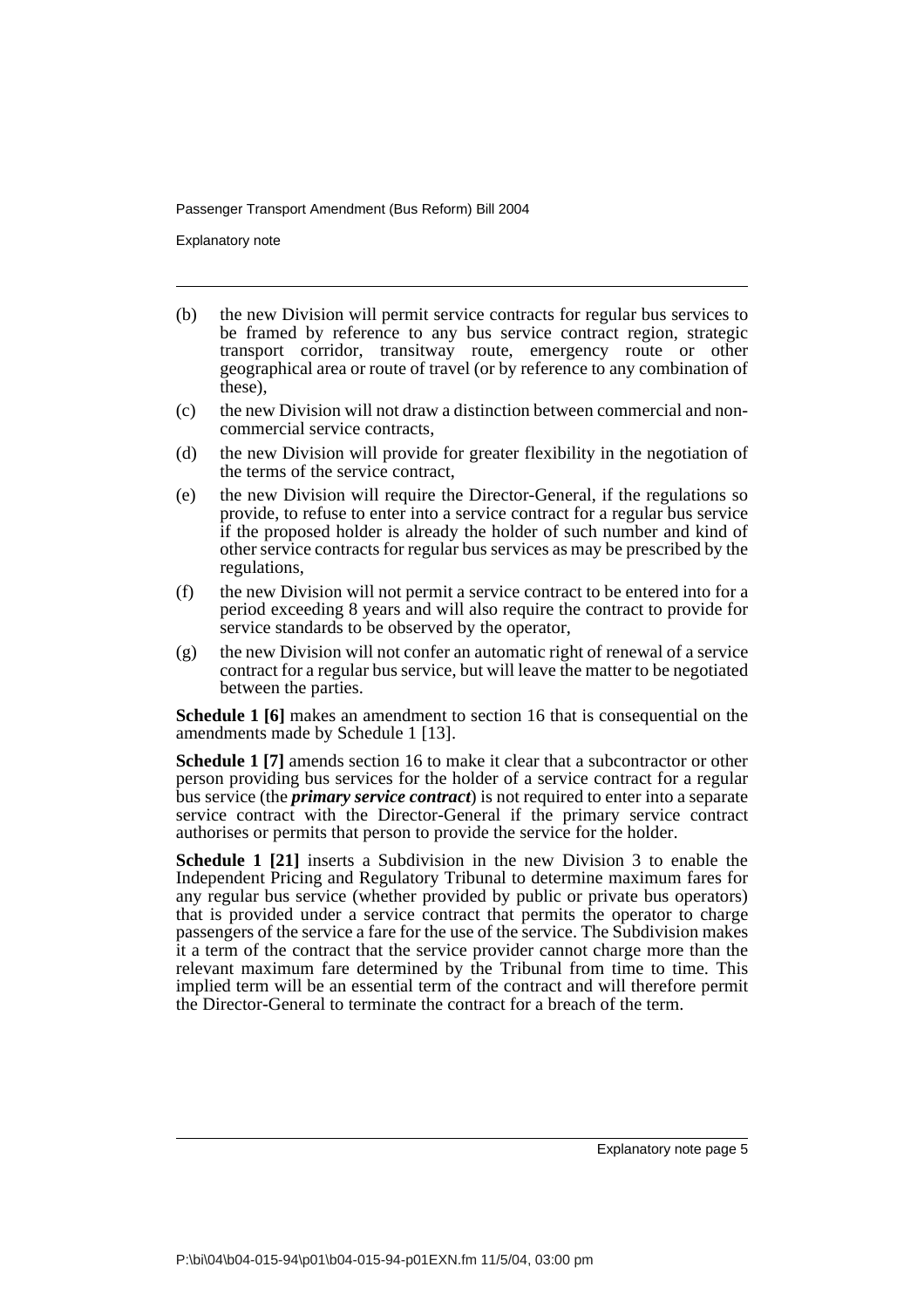Explanatory note

### **Creation and variation of bus service contract regions, strategic transport corridors and transitway and emergency routes**

Currently, Division 4 of Part 3 makes provision for the determination and variation of transitway routes and emergency routes. Section 28I, in particular, varies the terms of service contracts under Division 2 to accommodate the creation or variation of such routes. The section automatically excises transitway routes from such contracts and also extinguishes exclusive operator rights on the determination of emergency routes.

**Schedule 1 [14]** converts Division 4 of Part 3 into a Subdivision of the new Division 3 inserted by Schedule 1 [13]. **Schedule 1 [15] and [22]** make amendments to sections 28E and 65 respectively that are consequential on this conversion.

**Schedule 1 [16]** inserts a definition of *region or route* of operation for a service contract for the purposes of the converted Division. The definition recognises the kinds of areas by reference to which a service contract for a regular bus service may be framed.

**Schedule 1 [17]** inserts provisions in the converted Division 4 that enable the Director-General, by order published in the Gazette, to declare, vary and abolish bus service contract regions and strategic transport corridors. Such regions or corridors may (but need not) form the basis for the area of operation for a service contract for a regular bus service. The declaration, variation or abolition of such regions or corridors will not affect the continued operation of any service contract (including one that defines its area of operation by reference to a varied or abolished region or corridor) entered into after the commencement of the provisions to be inserted unless the contract so provides.

**Schedule 1 [18]–[20]** make amendments to section 28I that are consequential on the enactment of the new Division 3.

### **Compensation for determination or variation of transitway routes**

**Schedule 1 [23]** amends the definition of *the Crown* in section 65 to update a reference to the former Department of Transport to a reference to the current Ministry of Transport.

### **Savings and transitional provisions**

**Schedule 1 [24]** amends Schedule 3 to the Act to enable the Governor to make regulations for matters of a savings or transitional nature consequent on the amendment of the Act.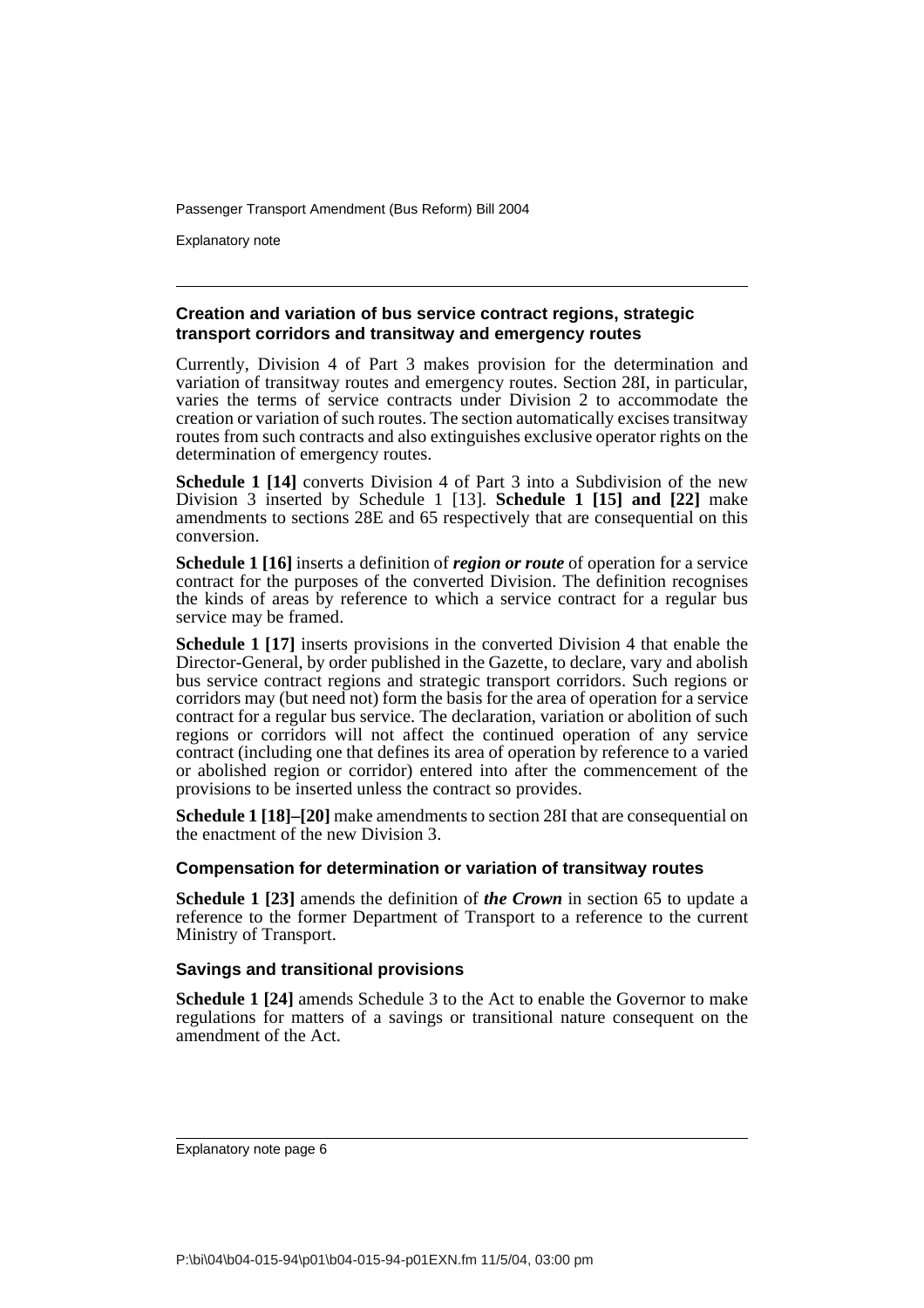Explanatory note

**Schedule 1 [25]** inserts a new Part in Schedule 3 to the Act that contains savings and transitional provisions consequent on the amendment of the Act by the proposed Act.

In particular, the new Part:

- (a) provides that (subject to certain exceptions specified in the Part) the existing provisions of Part 3 of the Act continue to apply to service contracts for regular passenger services entered into before the commencement of the new regular bus service provisions (*existing service contracts*), and
- (b) provides for the variation or termination of certain existing service contracts for regular bus services to facilitate the introduction of the new provisions relating to such services, and
- (c) protects from challenge in legal proceedings certain decisions of the Director-General concerning the variation or termination of existing service contracts for regular bus services, and
- (d) precludes the recovery of compensation from the Crown in respect of the variation or termination of existing service contracts for regular bus services, and
- (e) saves existing fees in respect of the consideration of applications for accreditation or authorities under Part 2 of the Act (or the renewal of such accreditations or authorities).

## **Schedule 2 Amendment of other Acts and Regulations**

### **Independent Pricing and Regulatory Tribunal Act 1992 No 39**

**Schedule 2.1 [1]** amends section 11 of the *Independent Pricing and Regulatory Tribunal Act 1992* to provide that the standing reference of the Tribunal to determine pricing for a government monopoly service supplied by a government agency specified in Schedule 1 to the Act does not extend to such services of the agency as are excluded for the agency in that Schedule.

**Schedule 2.1 [2]** amends Schedule 1 to the Act to exclude from the Tribunal's standing reference to determine pricing for services provided by the State Transit Authority any bus services provided by the Authority under the *Passenger Transport Act 1990* (as amended) for which the Tribunal may set maximum fares under that Act.

**Schedule 2.1 [3]** amends Schedule 4 to the Act to enable the Governor to make regulations for matters of a savings or transitional nature consequent on the amendment of the Act.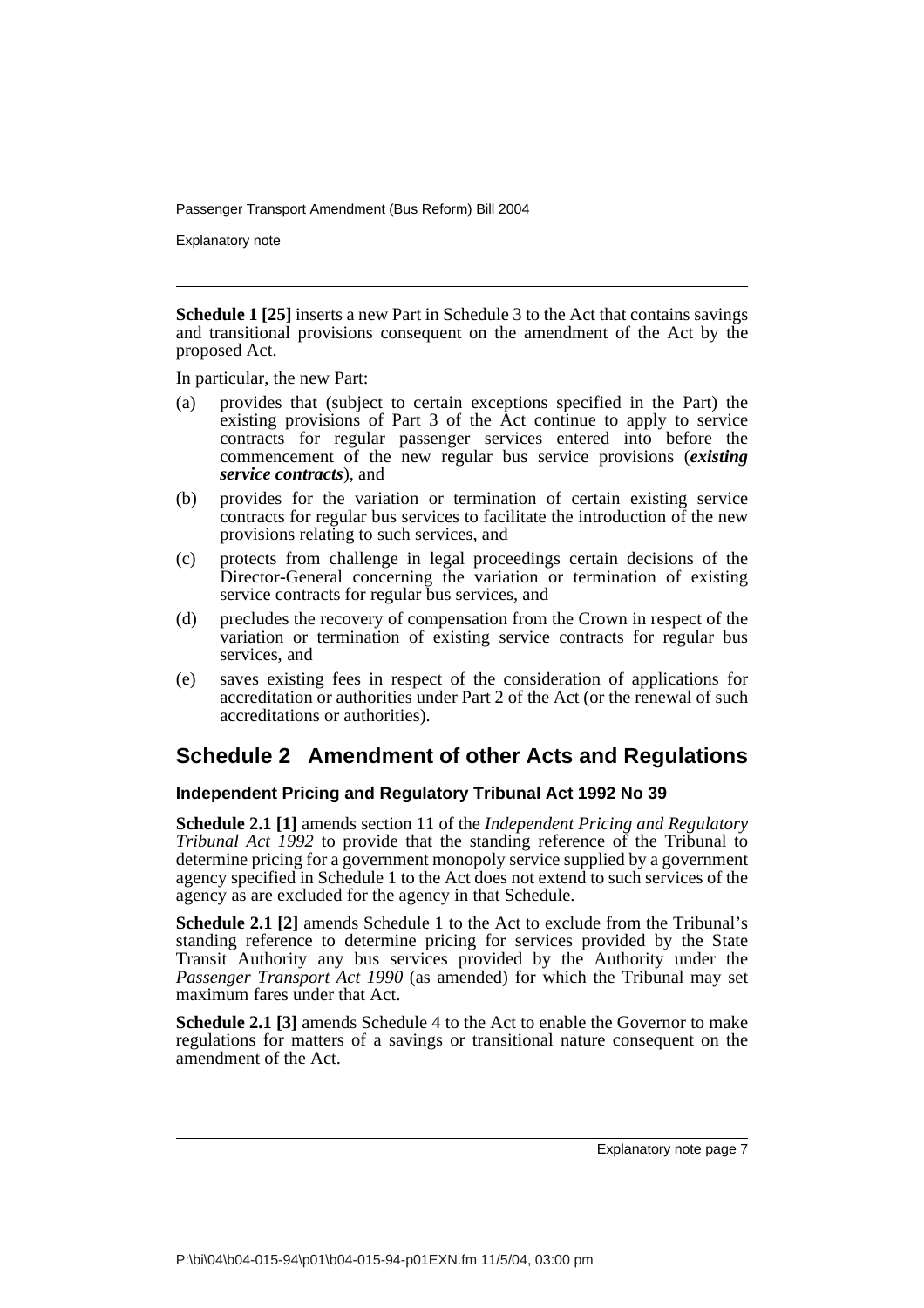Explanatory note

### **Passenger Transport (Bus Services) Regulation 2000**

**Schedule 2.2 [1]** repeals clause 9 of the *Passenger Transport (Bus Services) Regulation 2000*. Clause 9 provides that the holder of a non-commercial contract for school bus services is entitled to a service contract for a 5 year period if the Director-General is satisfied of certain matters. The provision will become redundant with the enactment by the proposed Act of the new provisions relating to regular bus services because the distinction between commercial and noncommercial service contracts will not apply to such services.

**Schedule 2.2 [2]** repeals clause 57 of the Regulation, which prescribes fees for the purposes of sections 11A and 15 of the *Passenger Transport Act 1990*. The proposed Act amends those sections to enable the Director-General to fix the fees concerned.

### **Passenger Transport (General) Regulation 2000**

**Schedule 2.3 [1]** repeals clause 10 of the *Passenger Transport (General) Regulation 2000*, which prescribes fees for the purposes of sections 11A and 15 of the *Passenger Transport Act 1990* in relation to operators of tourist services and tourist service vehicles. The proposed Act amends those sections to enable the Director-General to fix the fees concerned.

**Schedule 2.3 [2]** amends clause 14 of the Regulation to enable the Director-General in certain circumstances:

- (a) to exempt the holder of an authority under the *Passenger Transport Act 1990* to drive a particular kind of public passenger vehicle from any separate requirement under any provision of the Act to hold an authority to drive another kind of vehicle, and
- (b) to exempt the holder of an accreditation under the *Passenger Transport Act 1990* to carry on a particular kind of public passenger service from any separate requirement under any provision of the Act to be accredited to carry on another kind of public passenger service.

### **Transport Administration Act 1988 No 109**

**Schedule 2.4 [1]** amends section 39 of the *Transport Administration Act 1988* to make it clear that Government subsidised travel need not be limited to the provision of concessions.

**Schedule 2.4 [2]** amends Schedule 7 to the Act to enable the Governor to make regulations for matters of a savings or transitional nature consequent on the amendment of the Act.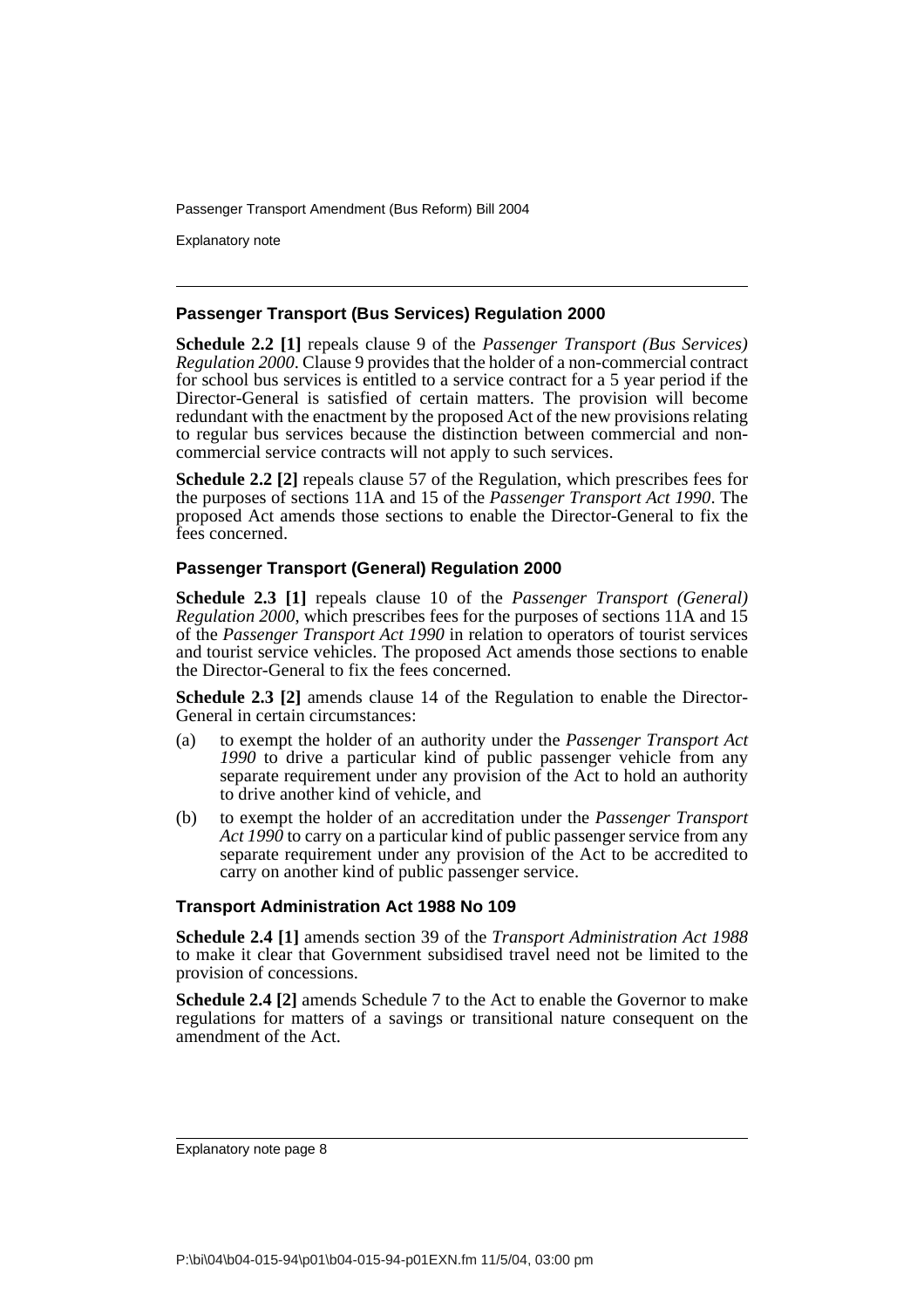First print



New South Wales

## **Passenger Transport Amendment (Bus Reform) Bill 2004**

## **Contents**

|            |                                                    | Page |
|------------|----------------------------------------------------|------|
|            | Name of Act                                        |      |
|            | Commencement                                       |      |
|            | Amendment of Passenger Transport Act 1990 No 39    | 2    |
| 4          | Amendment of other Acts and Regulations            |      |
| Schedule 1 | Amendment of Passenger Transport Act 1990          |      |
|            | Schedule 2 Amendment of other Acts and Regulations | 21   |
|            |                                                    |      |

b04-015-94.p01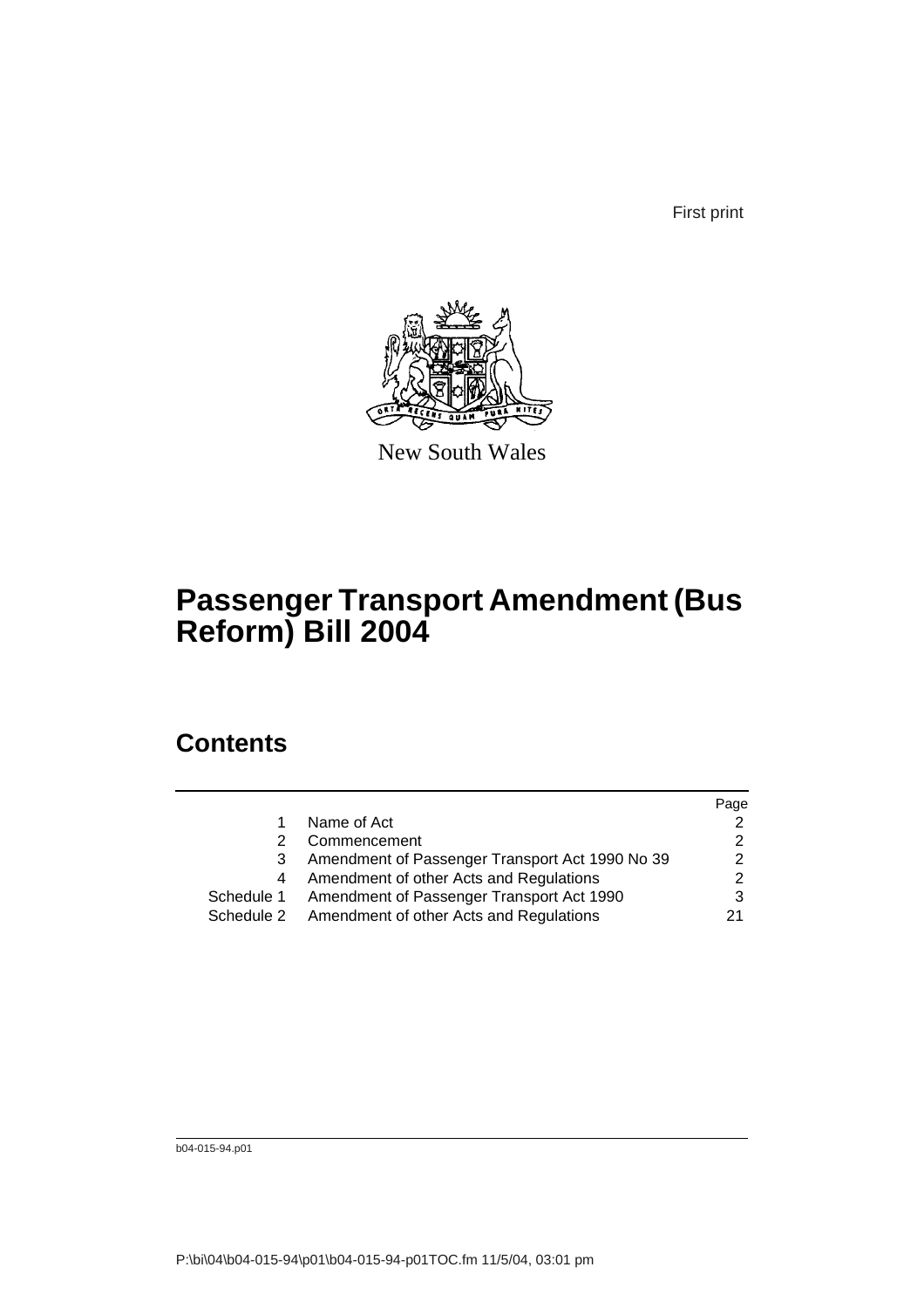**Contents** 

Page

Contents page 2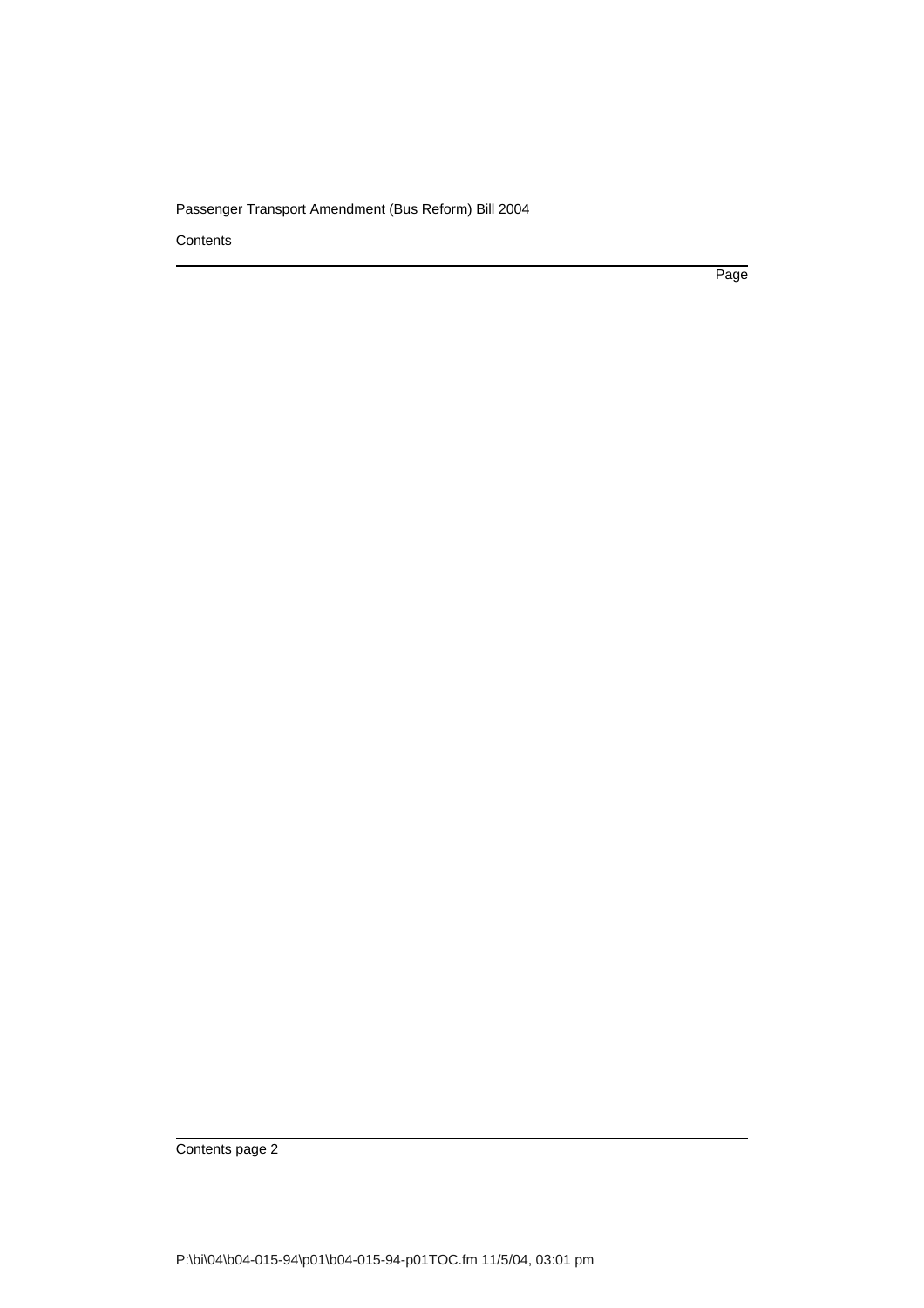

New South Wales

# **Passenger Transport Amendment (Bus Reform) Bill 2004**

No , 2004

### **A Bill for**

An Act to amend the *Passenger Transport Act 1990* to reform arrangements for the planning, contracting and funding of bus services; to make related amendments to other Acts and Regulations; and for other purposes.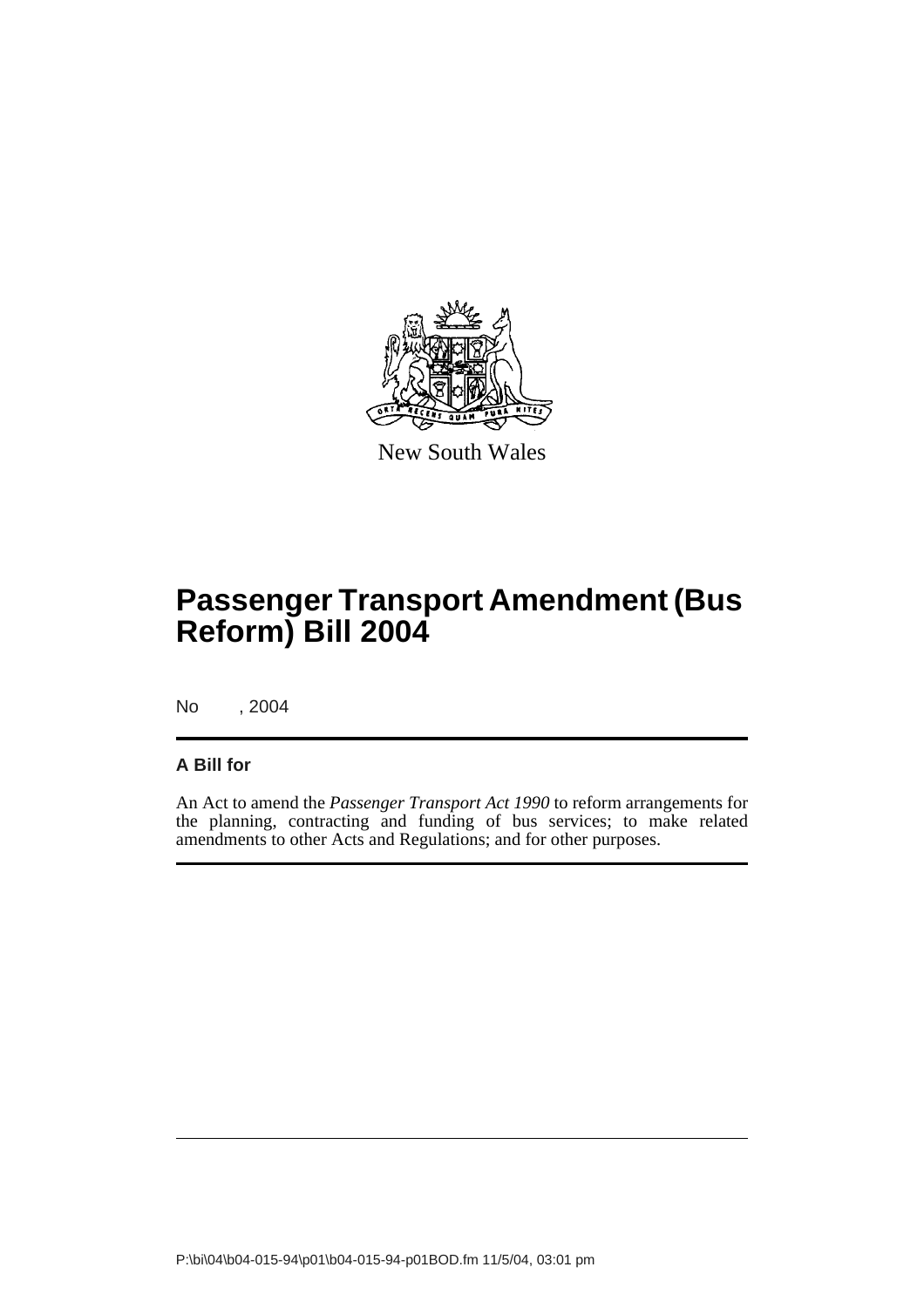<span id="page-11-3"></span><span id="page-11-2"></span><span id="page-11-1"></span><span id="page-11-0"></span>

| The Legislature of New South Wales enacts: |                                                                                              |                     |  |
|--------------------------------------------|----------------------------------------------------------------------------------------------|---------------------|--|
| 1                                          | Name of Act                                                                                  | 2                   |  |
|                                            | This Act is the <i>Passenger Transport Amendment (Bus Reform)</i><br>Act 2004.               | 3<br>4              |  |
| 2                                          | <b>Commencement</b>                                                                          | 5                   |  |
|                                            | This Act commences on a day or days to be appointed by<br>proclamation.                      | 6<br>$\overline{7}$ |  |
| 3                                          | Amendment of Passenger Transport Act 1990 No 39                                              | 8                   |  |
|                                            | The <i>Passenger Transport Act 1990</i> is amended as set out in<br>Schedule 1.              | 9<br>10             |  |
| 4                                          | <b>Amendment of other Acts and Regulations</b>                                               | 11                  |  |
|                                            | The Acts and Regulations specified in Schedule 2 are amended as<br>set out in that Schedule. | 12<br>13            |  |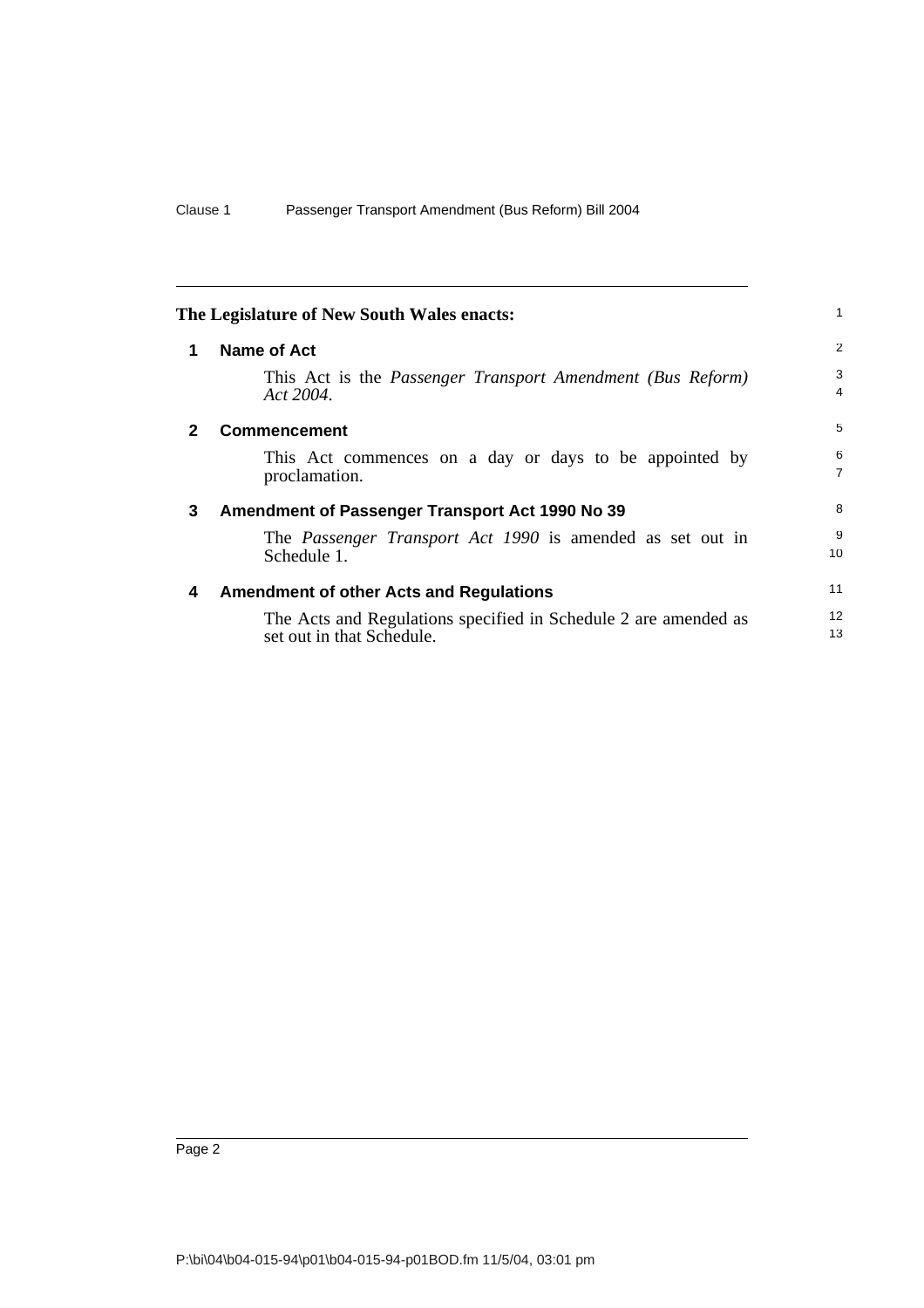Amendment of Passenger Transport Act 1990 Schedule 1

 $\overline{\phantom{a}}$ 

<span id="page-12-0"></span>

|     |      | <b>Schedule 1 Amendment of Passenger Transport Act</b><br>1990                                                                                                                                                                                 |                               |  |
|-----|------|------------------------------------------------------------------------------------------------------------------------------------------------------------------------------------------------------------------------------------------------|-------------------------------|--|
|     |      | (Section 3)                                                                                                                                                                                                                                    | 3                             |  |
| [1] |      | <b>Section 3 Definitions</b>                                                                                                                                                                                                                   | 4                             |  |
|     |      | Omit the definition of <i>transitway route</i> . Insert in alphabetical order:                                                                                                                                                                 | 5                             |  |
|     |      | <b>bus service contract region</b> means a region declared (and as<br>varied from time to time) by the Director-General under<br>section 28EA.                                                                                                 | $\,$ 6<br>$\overline{7}$<br>8 |  |
|     |      | <i>regular bus service</i> means any regular passenger service<br>conducted by bus (including any transit way service).                                                                                                                        | 9<br>10                       |  |
|     |      | strategic transport corridor means a transport corridor<br>declared (and as varied from time to time) by the<br>Director-General under section 28EB.                                                                                           | 11<br>12<br>13                |  |
|     |      | <i>transitway route</i> means a route determined (and as varied<br>from time to time) under Subdivision 3 of Division 3 of<br>Part 3, other than an emergency route.                                                                           | 14<br>15<br>16                |  |
| [2] |      | <b>Section 7 Accreditation</b>                                                                                                                                                                                                                 | 17                            |  |
|     |      | Insert after section $7(3)$ :                                                                                                                                                                                                                  | 18                            |  |
|     | (3A) | Different standards for the purposes of subsection $(2)$ (b) may<br>be prescribed or determined under subsection (3) for different<br>classes of public passenger services and different classes of<br>operators of public passenger services. | 19<br>20<br>21<br>22          |  |
| [3] |      | Section 9A Issue and renewal of accreditation                                                                                                                                                                                                  | 23                            |  |
|     |      | Omit "the fee prescribed by the regulations" from section 9A (1).                                                                                                                                                                              | 24                            |  |
|     |      | Insert instead "the fee (if any) fixed under section 15 for the renewal".                                                                                                                                                                      | 25                            |  |
| [4] |      | Section 11A Issue and renewal of authorities                                                                                                                                                                                                   | 26                            |  |
|     |      | Omit "the fee prescribed by the regulations" from section 11A (1).                                                                                                                                                                             | 27                            |  |
|     |      | Insert instead "the fee (if any) fixed under section 15 for the renewal".                                                                                                                                                                      | 28                            |  |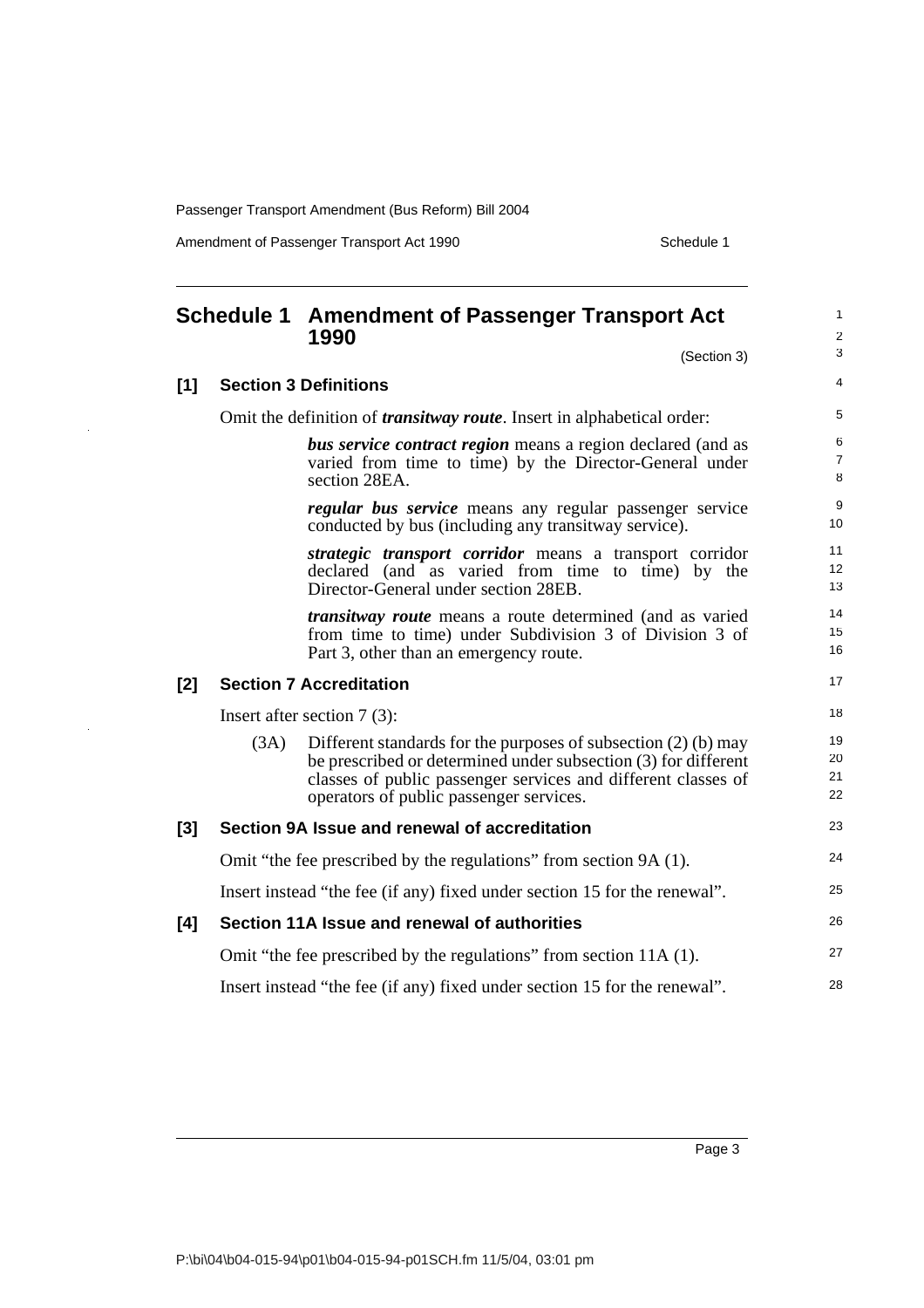Schedule 1 Amendment of Passenger Transport Act 1990

| [5]   |    | <b>Section 15</b> |                                                                                                                                                                                                                                                                       | 1                    |
|-------|----|-------------------|-----------------------------------------------------------------------------------------------------------------------------------------------------------------------------------------------------------------------------------------------------------------------|----------------------|
|       |    |                   | Omit the section. Insert instead:                                                                                                                                                                                                                                     | 2                    |
|       | 15 |                   | Fees for applications for, and renewals of, accreditations and<br><b>authorities</b>                                                                                                                                                                                  | 3<br>4               |
|       |    | (1)               | The Director-General may, by order published in the Gazette,<br>fix fees for all or any of the following:                                                                                                                                                             | 5<br>6               |
|       |    |                   | applications for an accreditation or authority,<br>(a)                                                                                                                                                                                                                | $\overline{7}$       |
|       |    |                   | the renewal of an accreditation or authority.<br>(b)                                                                                                                                                                                                                  | 8                    |
|       |    | (2)               | Without limiting subsection (1):                                                                                                                                                                                                                                      | 9                    |
|       |    |                   | different fees may be fixed for different categories of<br>(a)<br>accreditations or authorities, and                                                                                                                                                                  | 10<br>11             |
|       |    |                   | different fees may be fixed for different categories of<br>(b)<br>applications or renewals.                                                                                                                                                                           | 12<br>13             |
|       |    | (3)               | An applicant for an accreditation or authority under this Part<br>must pay any fee fixed under this section for the application.                                                                                                                                      | 14<br>15             |
|       |    |                   | Note. Section 9A (1) requires the fee fixed under this section for the<br>renewal of an accreditation to be paid on any such renewal. Section 11A<br>(1) requires the fee fixed under this section for the renewal of an<br>authority to be paid on any such renewal. | 16<br>17<br>18<br>19 |
|       |    | (4)               | Sections 39, 40 and 41 of the <i>Interpretation Act 1987</i> apply to<br>an order made under this section in the same way as they<br>apply to statutory rules within the meaning of that Act.                                                                         | 20<br>21<br>22       |
| [6]   |    |                   | <b>Section 16 Service contracts</b>                                                                                                                                                                                                                                   | 23                   |
|       |    |                   | Omit "transitway service" from section $16(3)$ (b).                                                                                                                                                                                                                   | 24                   |
|       |    |                   | Insert instead "regular bus service".                                                                                                                                                                                                                                 | 25                   |
| $[7]$ |    |                   | Section 16 (3A)                                                                                                                                                                                                                                                       | 26                   |
|       |    |                   | Insert after section 16 $(3)$ :                                                                                                                                                                                                                                       | 27                   |
|       |    | (3A)              | Nothing in this section requires a person who carries on a<br>regular bus service within or on a region, corridor, route or<br>other area to enter into a service contract with the Director-<br>General in respect of the service if:                                | 28<br>29<br>30<br>31 |
|       |    |                   | the person is an accredited service provider, and<br>(a)                                                                                                                                                                                                              | 32                   |
|       |    |                   | the service is being provided under a subcontract or<br>(b)<br>other arrangement with the holder of a service contract                                                                                                                                                | 33<br>34             |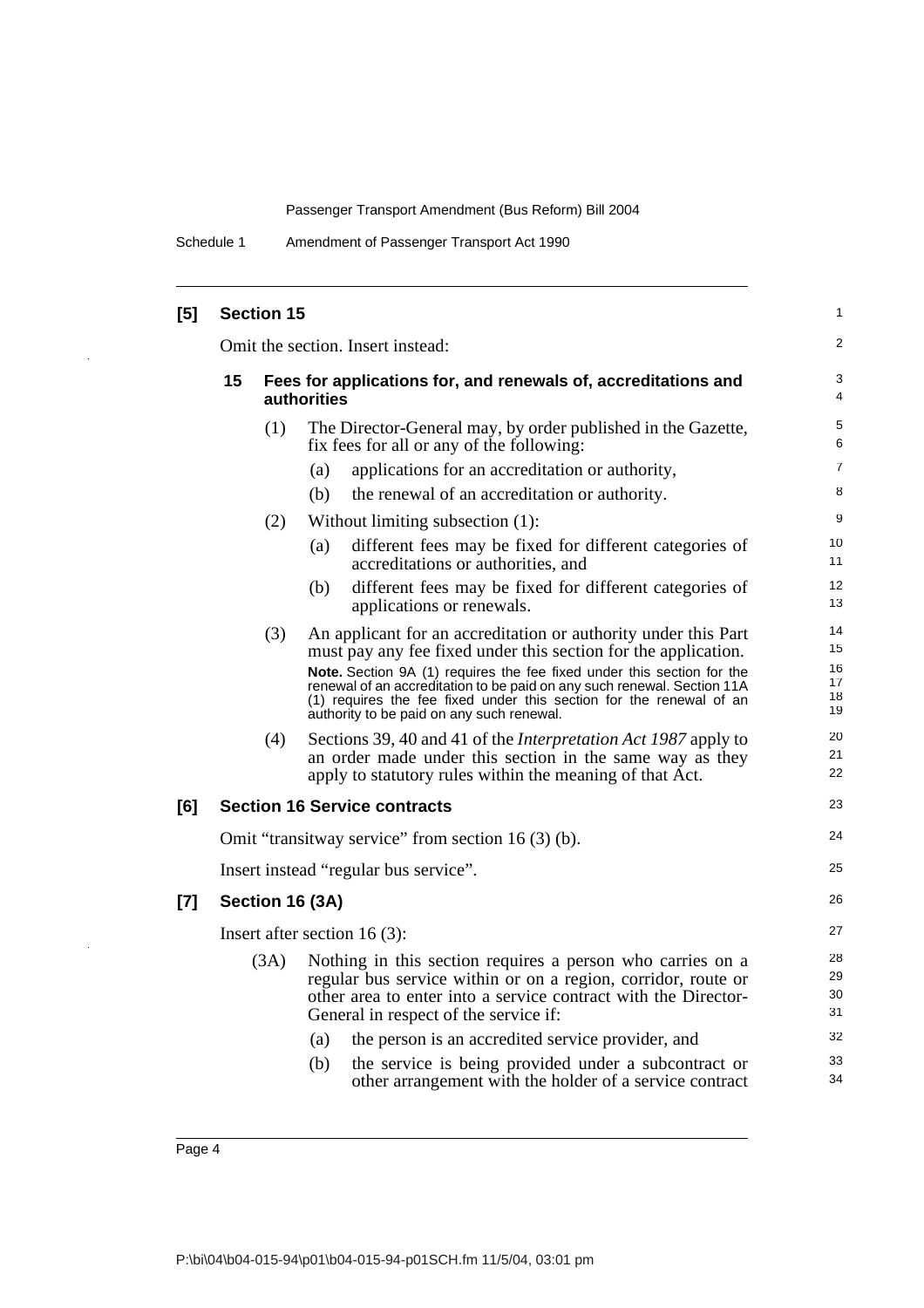$\ddot{\phantom{1}}$ 

 $\overline{\phantom{a}}$ 

|        |     |                      |           | in respect of provision of the service within or on the<br>region, corridor, route or area (the <i>primary service</i><br><i>contract</i> ), and | $\mathbf{1}$<br>2<br>3 |
|--------|-----|----------------------|-----------|--------------------------------------------------------------------------------------------------------------------------------------------------|------------------------|
|        |     |                      | (c)       | the subcontract or other arrangement is authorised or<br>otherwise permitted under the primary service contract.                                 | 4<br>5                 |
| [8]    |     |                      |           | Part 3, Division 2, heading                                                                                                                      | 6                      |
|        |     |                      |           | Omit the heading. Insert instead:                                                                                                                | $\overline{7}$         |
|        |     | <b>Division 2</b>    |           | <b>Ferry services</b>                                                                                                                            | 8                      |
| [9]    |     | <b>Section 16A</b>   |           |                                                                                                                                                  | 9                      |
|        |     |                      |           | Omit the section. Insert instead:                                                                                                                | 10                     |
|        | 16A |                      |           | <b>Application of Division</b>                                                                                                                   | 11                     |
|        |     |                      |           | This Division applies to service contracts for ferry services.                                                                                   | 12                     |
| $[10]$ |     |                      |           | Section 17 Service contracts for services other than ferry services                                                                              | 13                     |
|        |     | Omit the section.    |           |                                                                                                                                                  | 14                     |
| $[11]$ |     |                      |           | <b>Section 21 Exclusive rights</b>                                                                                                               | 15                     |
|        |     |                      |           | Omit section 21 (2). Insert instead:                                                                                                             | 16                     |
|        |     | (2)                  |           | A route may proceed across water and a region may consist of<br>a navigational area.                                                             | 17<br>18               |
| $[12]$ |     |                      |           | <b>Section 22 New services</b>                                                                                                                   | 19                     |
|        |     |                      |           | Omit "(not being transitway services)" from section 22 (1) (a).                                                                                  | 20                     |
| $[13]$ |     | Part 3, Division 3   |           |                                                                                                                                                  | 21                     |
|        |     |                      |           | Omit the Division. Insert instead:                                                                                                               | 22                     |
|        |     | <b>Division 3</b>    |           | <b>Regular bus services</b>                                                                                                                      | 23                     |
|        |     | <b>Subdivision 1</b> |           | General                                                                                                                                          | 24                     |
|        | 28A |                      |           | <b>Application of Division</b>                                                                                                                   | 25                     |
|        |     | (1)                  | services. | This Division applies to service contracts for regular bus                                                                                       | 26<br>27               |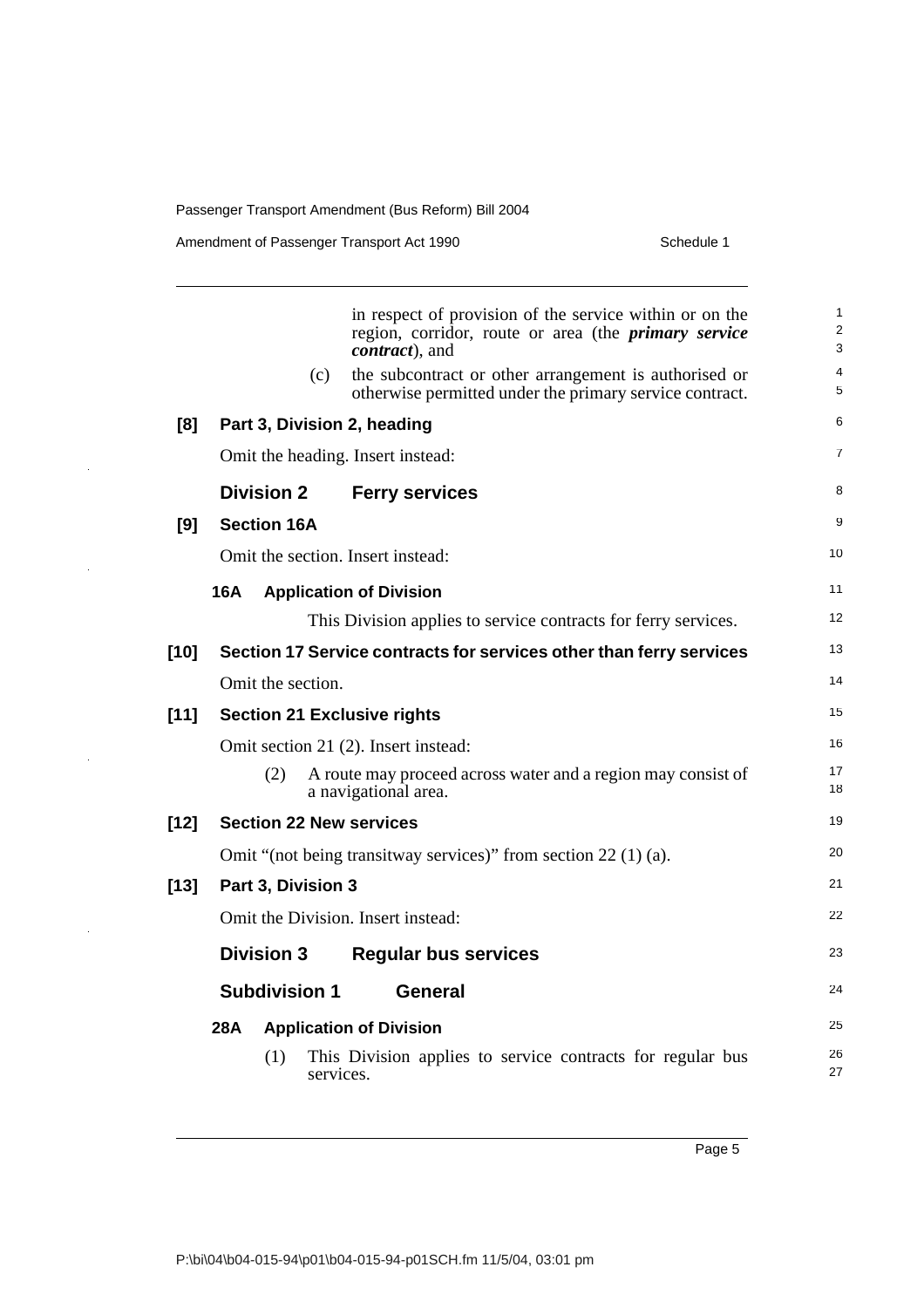(2) The State Transit Authority is authorised to bid for a service contract for a regular bus service.

### **Subdivision 2 Service contracts for regular bus services**

3 4

1  $\overline{2}$ 

#### **28B Service contracts for regular bus services**

- (1) A service contract for a regular bus service is to be for a term not exceeding 8 years.
- (2) A service contract for a regular bus service may specify a region or route of operation for the contract by reference to any bus service contract region, strategic transport corridor, transitway route, emergency route or other geographical area or route of travel (or by reference to any combination of these).
- (3) The Director-General must, if the regulations so provide, refuse to enter into a service contract for a regular bus service if the proposed holder is already the holder of such number and kind of other service contracts for regular bus services as may be prescribed by the regulations.

### **28C Performance standards**

- (1) A service contract for a regular bus service is to provide for performance standards to be observed by the operator of the service.
- (2) Performance standards are to be enforced by civil penalty provision or in such other manner as the contract may provide.
- (3) In subsection (2), *civil penalty provision* means a provision of a service contract that is expressed to be a civil penalty provision for the purposes of this section.
- (4) Despite anything to the contrary in any Act or other law, a person who breaches a civil penalty provision is liable to pay, as a debt due to the State, an amount determined in accordance with the service contract as the penalty for the breach of that provision.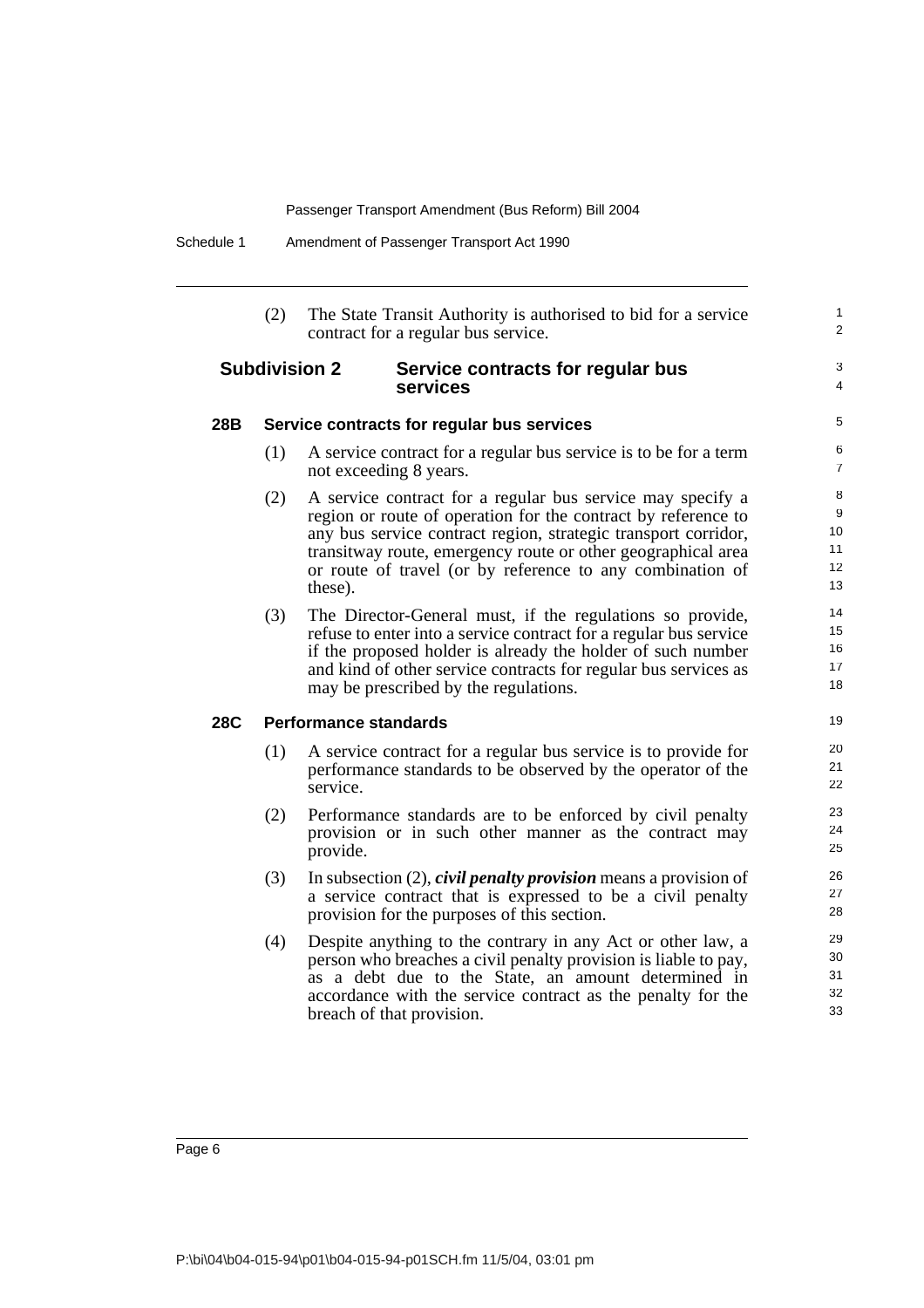$\bar{z}$ 

 $\hat{\mathcal{F}}$ 

 $\hat{\mathcal{A}}$ 

|        | 28D         |                    | <b>Renewal of contract</b>                                                                                                                                                                                                                                             | 1                                 |
|--------|-------------|--------------------|------------------------------------------------------------------------------------------------------------------------------------------------------------------------------------------------------------------------------------------------------------------------|-----------------------------------|
|        |             | (1)                | A service contract for a regular bus service may be renewed<br>from time to time in accordance with any provision in the<br>contract concerning renewal.                                                                                                               | $\overline{\mathbf{c}}$<br>3<br>4 |
|        |             | (2)                | Nothing in this section or in any other provision of this<br>Division is to be construed as affording a right or expectation<br>of renewal of a service contract for a regular bus service.                                                                            | 5<br>6<br>7                       |
| $[14]$ |             |                    | Part 3, Division 4, heading                                                                                                                                                                                                                                            | 8                                 |
|        |             |                    | Omit the heading. Insert instead:                                                                                                                                                                                                                                      | 9                                 |
|        |             |                    | <b>Subdivision 3</b><br>Contract regions, strategic transport<br>corridors, transitway routes and<br>emergency routes                                                                                                                                                  | 10<br>11<br>12                    |
| $[15]$ |             |                    | <b>Section 28E Definitions</b>                                                                                                                                                                                                                                         | 13                                |
|        |             |                    | Omit "this Division" wherever occurring.                                                                                                                                                                                                                               | 14                                |
|        |             |                    | Insert instead "this Subdivision".                                                                                                                                                                                                                                     | 15                                |
| $[16]$ |             | <b>Section 28E</b> |                                                                                                                                                                                                                                                                        | 16                                |
|        |             |                    | Insert before the definition of road:                                                                                                                                                                                                                                  | 17                                |
|        |             |                    | <i>region or route</i> of operation, in relation to a service contract,<br>includes any bus service contract region, strategic transport<br>corridor, transitway route, emergency route or any other area<br>or route to which the contract relates.                   | 18<br>19<br>20<br>21              |
| $[17]$ |             |                    | <b>Sections 28EA and 28EB</b>                                                                                                                                                                                                                                          | 22                                |
|        |             |                    | Insert after section 28E:                                                                                                                                                                                                                                              | 23                                |
|        | <b>28EA</b> |                    | <b>Bus service contract regions</b>                                                                                                                                                                                                                                    | 24                                |
|        |             | (1)                | The Director-General may from time to time, by order<br>published in the Gazette, declare an area of the State specified<br>in the order to be a bus service contract region for the<br>purposes of this Division with effect from the date specified<br>in the order. | 25<br>26<br>27<br>28<br>29        |
|        |             | (2)                | The Director-General may at any time, by order published in<br>the Gazette, vary or abolish any bus service contract region<br>with effect from the date specified in the order.                                                                                       | 30<br>31<br>32                    |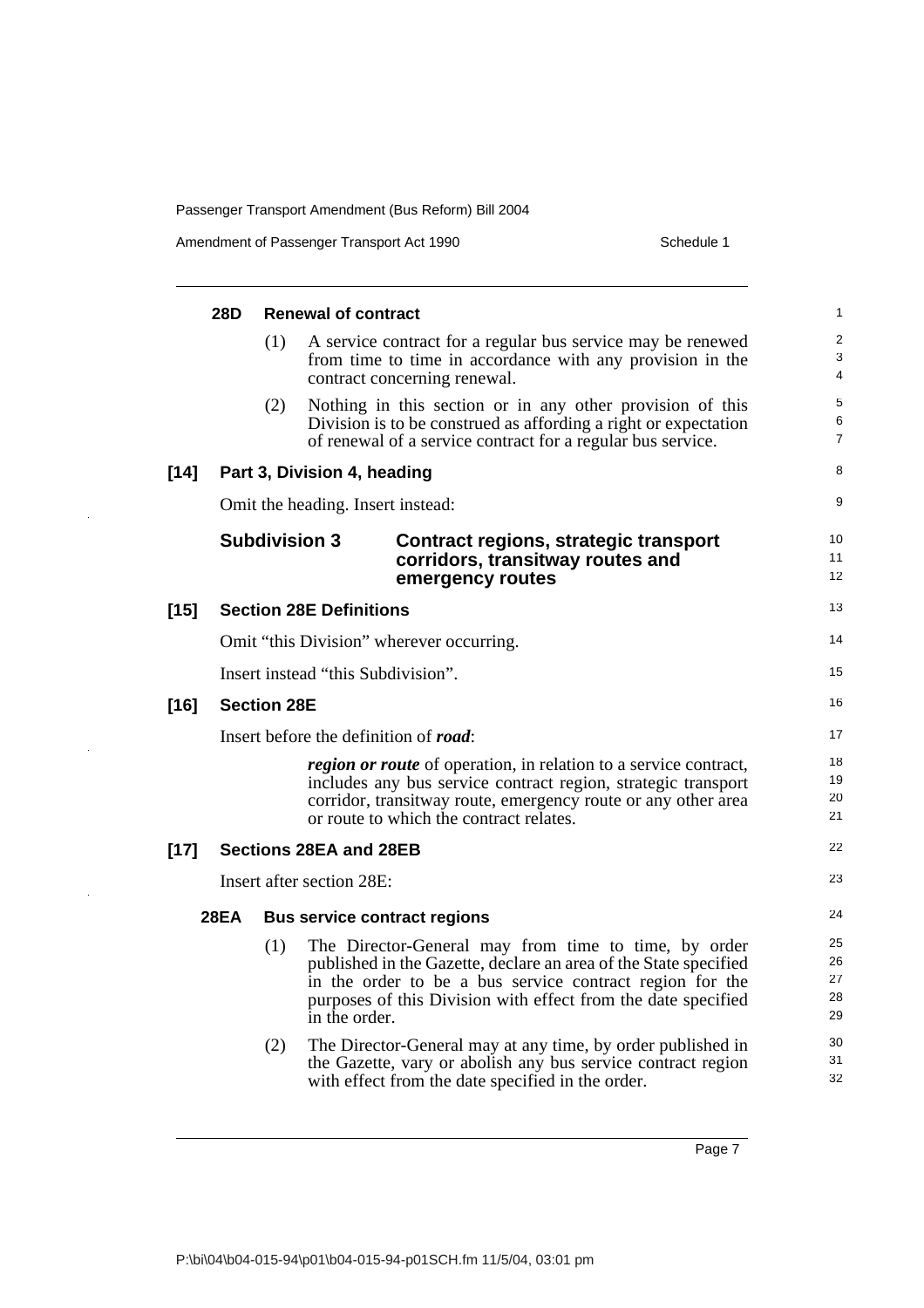- (3) A bus service contract region may be declared (or a declaration of a contract region varied):
	- (a) by naming, or illustrating by means of a map or plan, the area or routes (or both) that constitute the region or that are affected by the variation (as the case may be), or

- (b) in such other manner as is sufficient to specify the region or variation.
- (4) A bus service contract region may be declared in respect of an area even if that area contains transitway routes, emergency routes or strategic transport corridors.
- (5) The declaration, variation or abolition of a bus service contract region under this section does not affect the continued operation of a service contract for a regular passenger service entered into on or after the commencement of this section unless the service contract so provides. **Note.** Part 7 of Schedule 3 provides for a declaration or variation of a bus

service contract region to vary certain service contracts for regular bus services that were in existence before the commencement of this section.

#### **28EB Strategic transport corridors**

- (1) The Director-General may from time to time, by order published in the Gazette, declare a transport corridor to be a strategic transport corridor for the purposes of this Division with effect from the date specified in the order.
- (2) The Director-General may at any time, by order published in the Gazette, vary or abolish a strategic transport corridor with effect from the date specified in the order.
- (3) In deciding whether to declare a transport corridor to be a strategic transport corridor or to vary an existing strategic transport corridor, the Director-General may take into account:
	- (a) the potential for the corridor:
		- (i) to link regional centres and provide access to hospitals, educational institutions, shopping centres and other facilities or locations that generate major passenger transportation demands, and
		- (ii) to integrate bus services with other key modes of transport along the corridor, and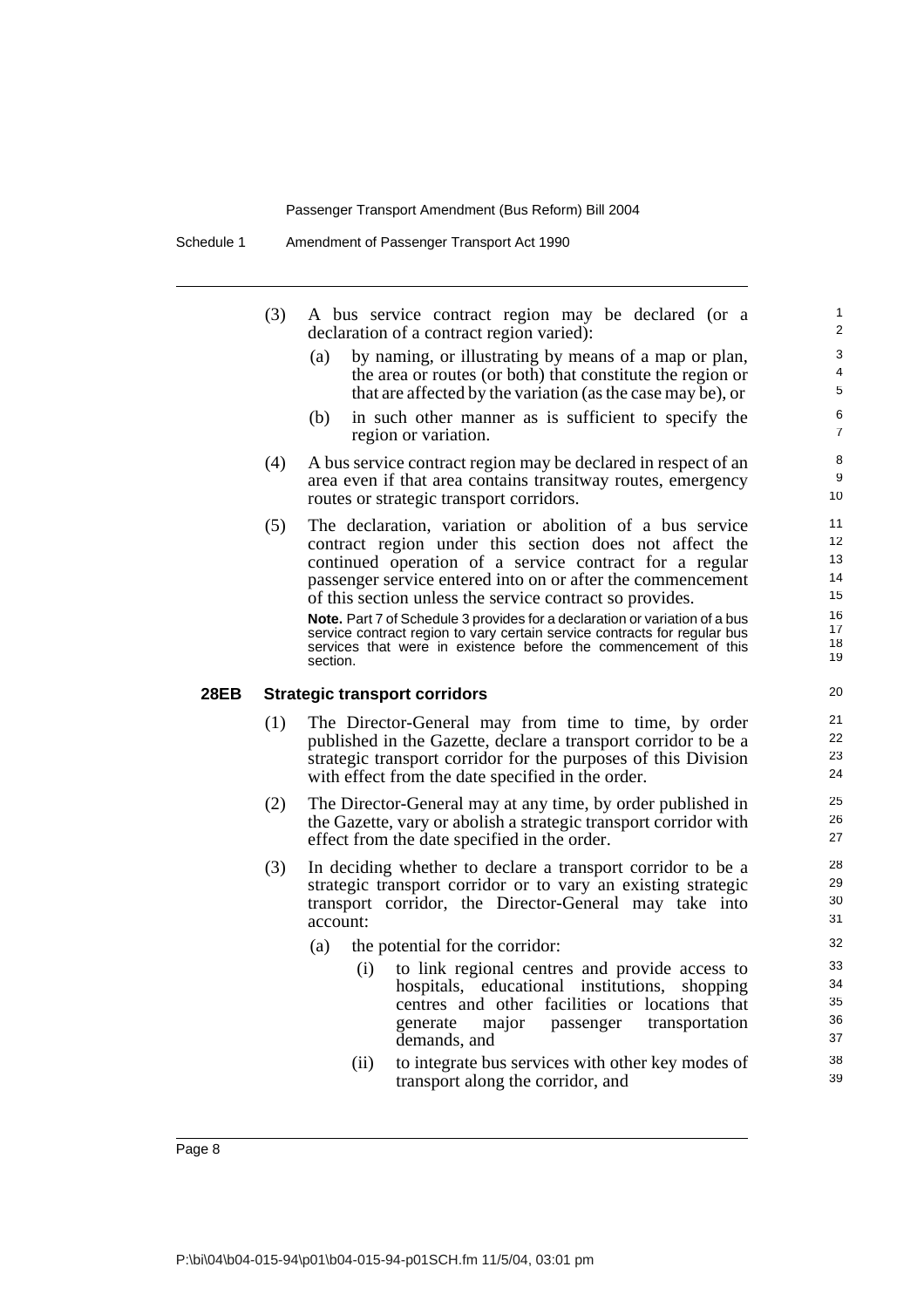Amendment of Passenger Transport Act 1990 Schedule 1

|        |        | (iii)<br>to provide fast, frequent and direct transportation<br>for passengers, and                                                                                                                                                                                                                                                                                                                                                                                                                                                                   | 1<br>2                                             |
|--------|--------|-------------------------------------------------------------------------------------------------------------------------------------------------------------------------------------------------------------------------------------------------------------------------------------------------------------------------------------------------------------------------------------------------------------------------------------------------------------------------------------------------------------------------------------------------------|----------------------------------------------------|
|        |        | to provide a blueprint for the implementation of<br>(iv)<br>appropriate bus priority measures, and                                                                                                                                                                                                                                                                                                                                                                                                                                                    | 3<br>4                                             |
|        |        | such other matters as the Director-General considers<br>(b)<br>relevant.                                                                                                                                                                                                                                                                                                                                                                                                                                                                              | 5<br>6                                             |
|        | (4)    | A strategic transport corridor may be declared (or a<br>declaration of a corridor varied):                                                                                                                                                                                                                                                                                                                                                                                                                                                            | $\overline{7}$<br>8                                |
|        |        | by naming, or illustrating by means of a map or plan,<br>(a)<br>the area or routes (or both) that constitute the corridor<br>or that are affected by the variation (as the case may be),<br>or                                                                                                                                                                                                                                                                                                                                                        | 9<br>10<br>11<br>12                                |
|        |        | in such other manner as is sufficient to specify the<br>(b)<br>corridor or variation.                                                                                                                                                                                                                                                                                                                                                                                                                                                                 | 13<br>14                                           |
|        | (5)    | A strategic transport corridor may be varied:                                                                                                                                                                                                                                                                                                                                                                                                                                                                                                         | 15                                                 |
|        |        | temporarily—that is, between dates specified in the<br>(a)<br>order effecting the variation, or                                                                                                                                                                                                                                                                                                                                                                                                                                                       | 16<br>17                                           |
|        |        | until further order (if any).<br>(b)                                                                                                                                                                                                                                                                                                                                                                                                                                                                                                                  | 18                                                 |
|        | (6)    | Without affecting the generality of subsection (5), a strategic<br>transport corridor may be varied temporarily to permit<br>construction or maintenance of a road or road portion along<br>which the route proceeds.                                                                                                                                                                                                                                                                                                                                 | 19<br>20<br>21<br>22                               |
|        | (7)    | The declaration, variation or abolition of a strategic transport<br>corridor under this section does not affect the continued<br>operation of a service contract for a regular passenger service<br>entered into on or after the commencement of this section<br>unless the service contract so provides.<br>Note. Part 7 of Schedule 3 provides for a declaration or variation of a<br>strategic transport corridor to vary certain service contracts for regular<br>bus services that were in existence before the commencement of this<br>section. | 23<br>24<br>25<br>26<br>27<br>28<br>29<br>30<br>31 |
| $[18]$ | routes | Section 28I Effect of creation of transitway routes or emergency                                                                                                                                                                                                                                                                                                                                                                                                                                                                                      | 32<br>33                                           |
|        |        | Omit "this Division" from section 28I (1) and (2) wherever occurring.                                                                                                                                                                                                                                                                                                                                                                                                                                                                                 | 34                                                 |
|        |        | Insert instead "this Subdivision".                                                                                                                                                                                                                                                                                                                                                                                                                                                                                                                    | 35                                                 |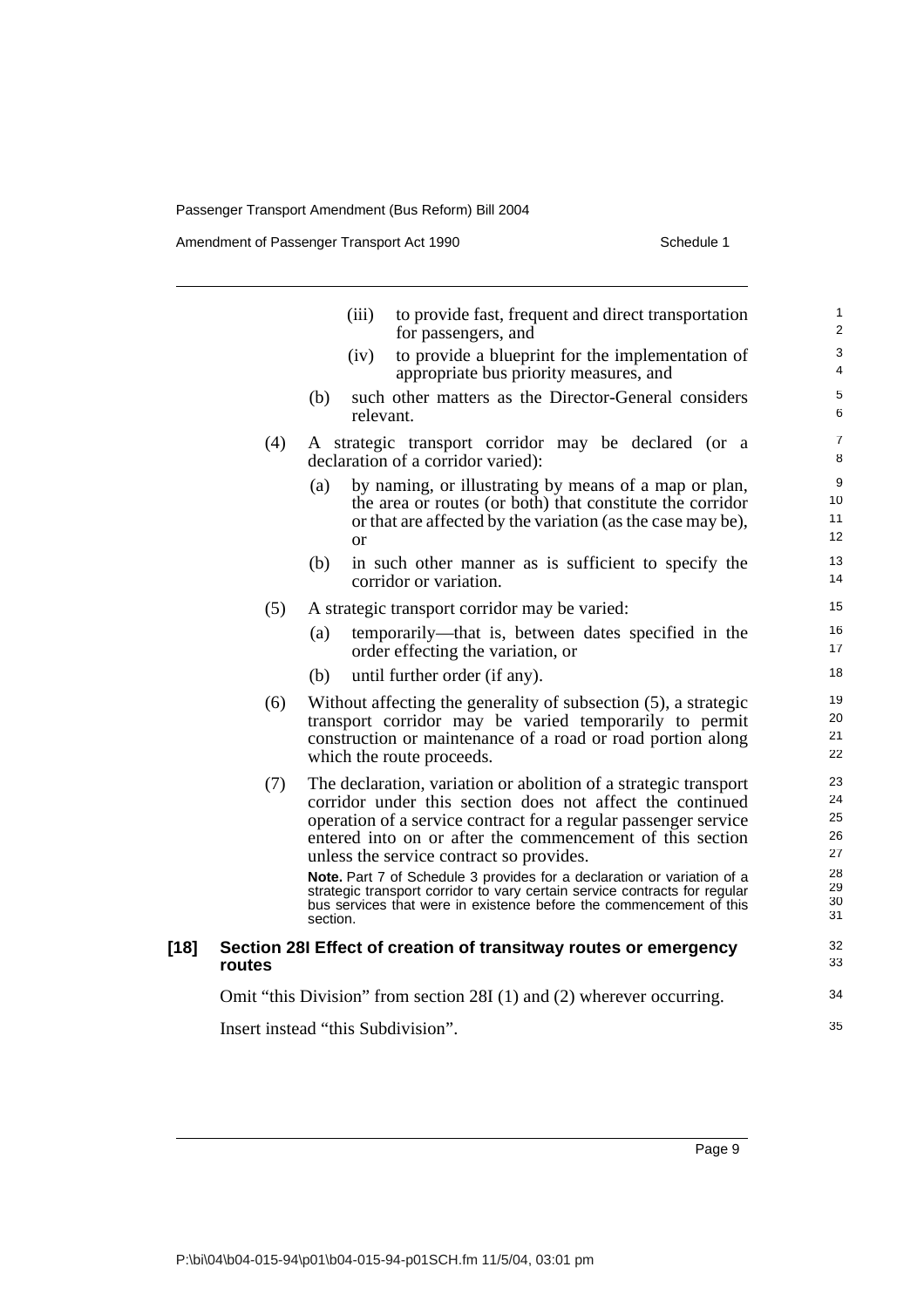Schedule 1 Amendment of Passenger Transport Act 1990

| $[19]$ |            |                        | Section 28I (1) and (2)                                                                                                                                                                                                                                                                               | 1                          |
|--------|------------|------------------------|-------------------------------------------------------------------------------------------------------------------------------------------------------------------------------------------------------------------------------------------------------------------------------------------------------|----------------------------|
|        |            |                        | Omit "service contract to which Division 2 applies" wherever occurring.                                                                                                                                                                                                                               | $\overline{2}$             |
|        |            |                        | Insert instead "service contract for a regular passenger service".                                                                                                                                                                                                                                    | 3                          |
| $[20]$ |            | <b>Section 281 (2)</b> |                                                                                                                                                                                                                                                                                                       | 4                          |
|        |            |                        | Omit "the right". Insert instead "any exclusive right".                                                                                                                                                                                                                                               | 5                          |
| $[21]$ |            |                        | Part 3, Division 3, Subdivision 4                                                                                                                                                                                                                                                                     | 6                          |
|        |            |                        | Insert after section 28I:                                                                                                                                                                                                                                                                             | 7                          |
|        |            |                        | <b>Subdivision 4</b><br><b>Fare determinations</b>                                                                                                                                                                                                                                                    | 8                          |
|        | <b>28J</b> |                        | Determination of maximum fare pricing policy for regular bus<br>services                                                                                                                                                                                                                              | 9<br>10                    |
|        |            | (1)                    | This section applies to any service contract for a regular bus<br>service that authorises or otherwise permits the holder (or a<br>person providing the service for the holder under a<br>subcontract or other arrangement) to charge passengers of the<br>service a fare for the use of the service. | 11<br>12<br>13<br>14<br>15 |
|        |            | (2)                    | The Independent Pricing and Regulatory Tribunal (the<br><b>Tribunal</b> ) is to conduct investigations and make reports to the<br>Minister on the following matters:                                                                                                                                  | 16<br>17<br>18             |
|        |            |                        | (a)<br>the determination of appropriate maximum fares for<br>regular bus services supplied under service contracts to<br>which this section applies,                                                                                                                                                  | 19<br>20<br>21             |
|        |            |                        | a periodic review of fare pricing policies in respect of<br>(b)<br>such services.                                                                                                                                                                                                                     | 22<br>23                   |
|        |            | (3)                    | In respect of an investigation or report under this section, the<br>Minister may require the Tribunal to consider specified<br>matters when making its investigations.                                                                                                                                | 24<br>25<br>26             |
|        |            | (4)                    | Division 7 of Part 3 of the <i>Independent Pricing and</i><br>Regulatory Tribunal Act 1992 is taken to apply to an<br>investigation under this section in the same way as it applies<br>to an investigation under Part 3 of that Act.                                                                 | 27<br>28<br>29<br>30       |
|        |            | (5)                    | In making a determination under this section, the Tribunal is<br>to consider the following matters:                                                                                                                                                                                                   | 31<br>32                   |
|        |            |                        | the cost of providing the services concerned,<br>(a)                                                                                                                                                                                                                                                  | 33                         |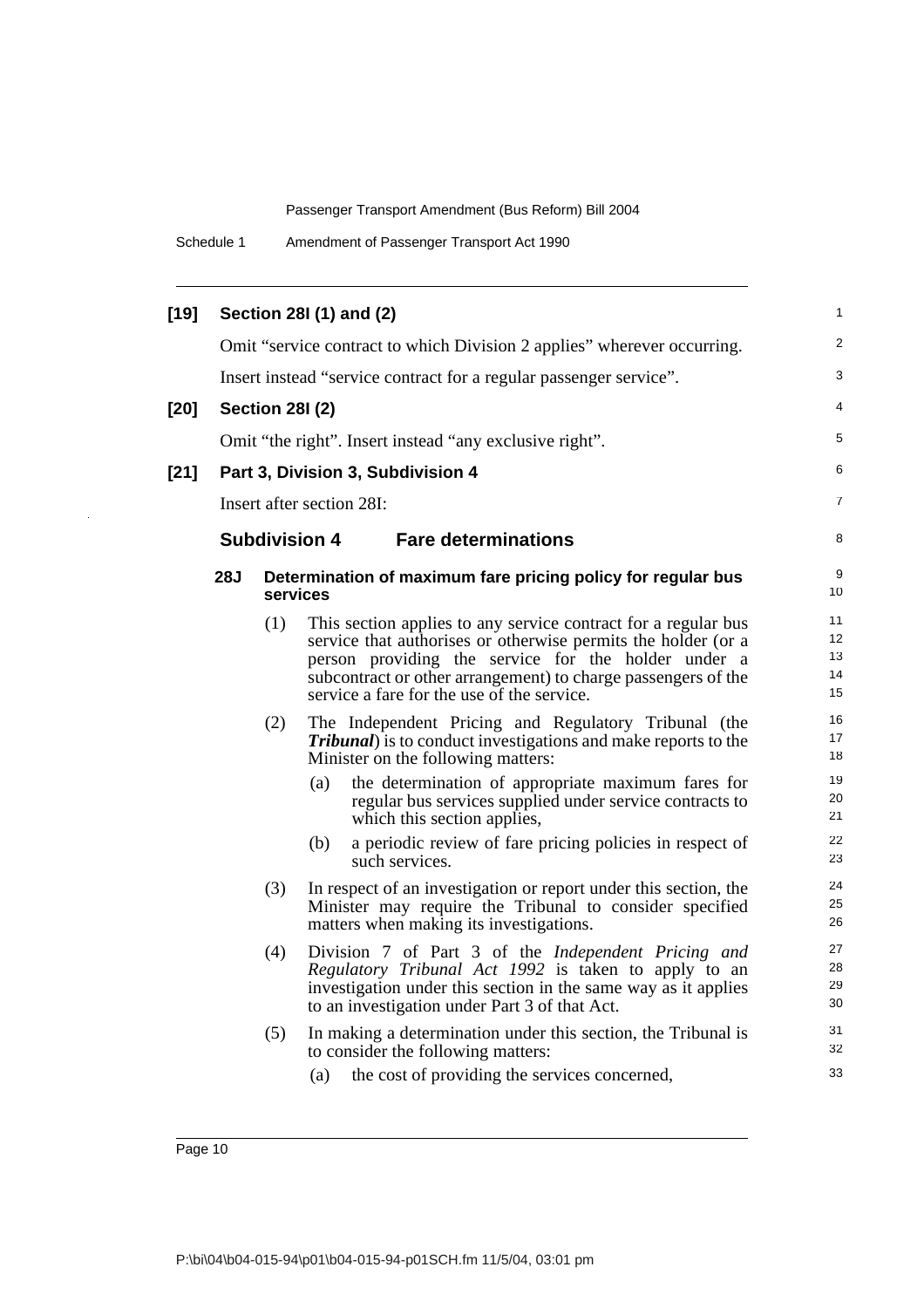Amendment of Passenger Transport Act 1990 Schedule 1

|     | (b)                                                                                                                                                                                                               | the protection of consumers from abuses of monopoly<br>power in terms of prices, pricing policies and standards                                                                                                                                                                                                                                                                                                                 | 1<br>2<br>3                                  |  |  |  |
|-----|-------------------------------------------------------------------------------------------------------------------------------------------------------------------------------------------------------------------|---------------------------------------------------------------------------------------------------------------------------------------------------------------------------------------------------------------------------------------------------------------------------------------------------------------------------------------------------------------------------------------------------------------------------------|----------------------------------------------|--|--|--|
|     | (c)                                                                                                                                                                                                               | of service,<br>the need for greater efficiency in the supply of services<br>so as to reduce costs for the benefit of consumers and<br>taxpayers,                                                                                                                                                                                                                                                                                | 4<br>5<br>6                                  |  |  |  |
|     | (d)                                                                                                                                                                                                               | maintain<br>ecologically<br>the<br>need<br>to<br>sustainable<br>development (within the meaning of section 6 of the<br>Protection of the Environment Administration Act<br>1991) by appropriate pricing policies that take account<br>of all of the feasible options to protect the environment,                                                                                                                                | $\overline{7}$<br>8<br>9<br>10<br>11         |  |  |  |
|     | (e)                                                                                                                                                                                                               | the social impact of the determination,                                                                                                                                                                                                                                                                                                                                                                                         | 12                                           |  |  |  |
|     | (f)                                                                                                                                                                                                               | standards of quality, reliability and safety of the<br>services concerned (whether those standards<br>are<br>specified by legislation, agreement or otherwise) and<br>any suggested or actual changes to those standards,                                                                                                                                                                                                       | 13<br>14<br>15<br>16                         |  |  |  |
|     | (g)                                                                                                                                                                                                               | contractual arrangements prevailing in the industry,                                                                                                                                                                                                                                                                                                                                                                            | 17                                           |  |  |  |
|     | (h)                                                                                                                                                                                                               | such other matters as the Tribunal considers relevant.                                                                                                                                                                                                                                                                                                                                                                          | 18                                           |  |  |  |
| (6) |                                                                                                                                                                                                                   | A service contract to which this section applies is taken to<br>include a term to the effect that:                                                                                                                                                                                                                                                                                                                              | 19<br>20                                     |  |  |  |
|     | (a)                                                                                                                                                                                                               | the holder of the contract must not charge a passenger<br>of the service a fare that exceeds the maximum fare<br>determined under this section from time to time for the<br>provision of such a service to a passenger of that kind,<br>and                                                                                                                                                                                     | 21<br>22<br>23<br>24<br>25                   |  |  |  |
|     | (b)                                                                                                                                                                                                               | if the regular bus service is to be provided for the holder<br>by another person—the holder must ensure (whether by<br>contract or other means) that the person providing the<br>service for the holder is not permitted to charge a<br>passenger of the service a fare that exceeds the<br>maximum fare determined under this section from time<br>to time for the provision of such a service to a passenger<br>of that kind. | 26<br>27<br>28<br>29<br>30<br>31<br>32<br>33 |  |  |  |
| (7) | Any contravention of the term implied in a service contract by<br>subsection (6) may be remedied at law or in equity as though<br>the term were an essential term to which the parties had by<br>contract agreed. |                                                                                                                                                                                                                                                                                                                                                                                                                                 |                                              |  |  |  |
| (8) |                                                                                                                                                                                                                   | A service contract to which this section annlies may make                                                                                                                                                                                                                                                                                                                                                                       | 38                                           |  |  |  |

(8) A service contract to which this section applies may make provision for maximum fares for the provision of the regular

Page 11

39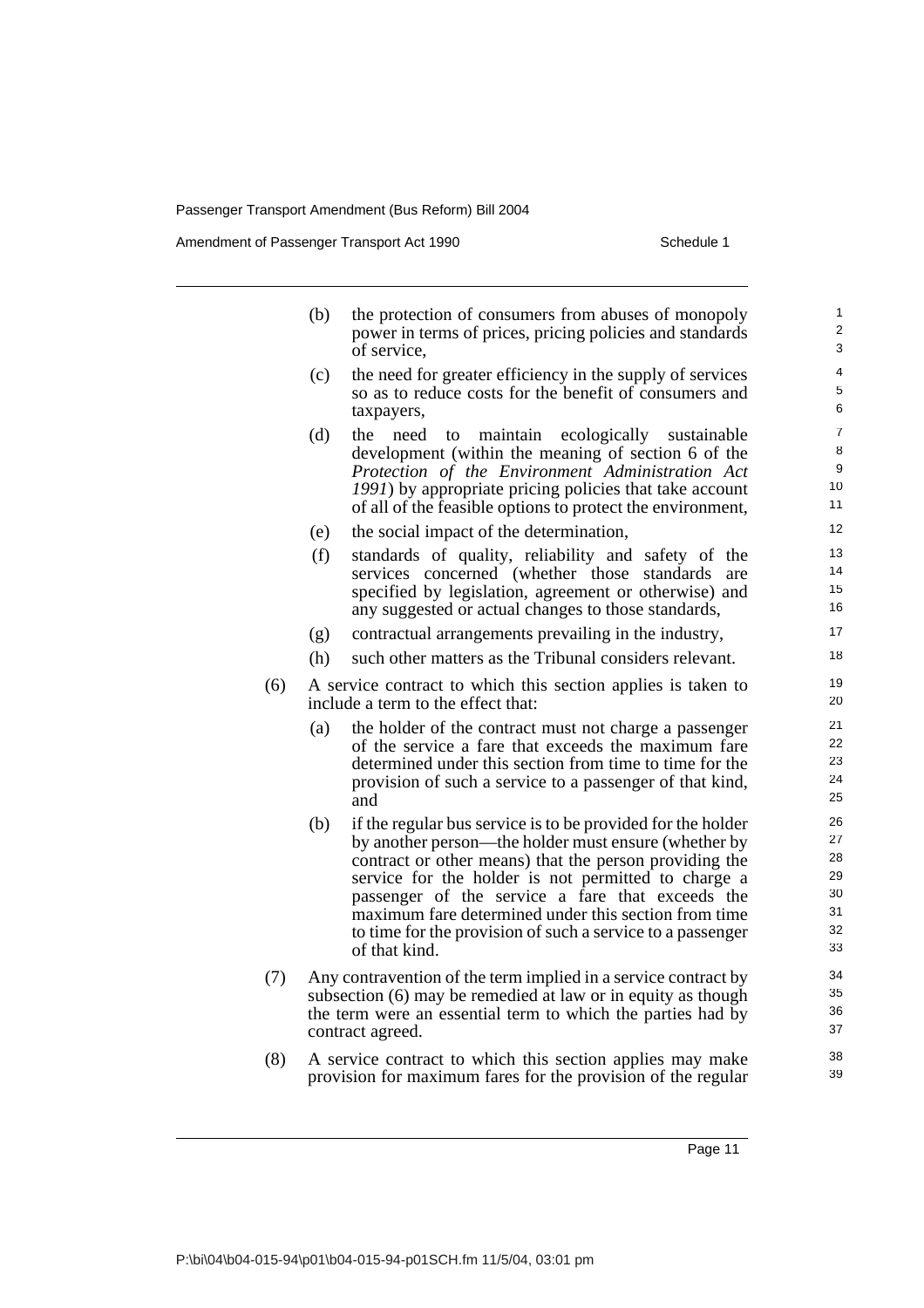| Schedule 1 | Amendment of Passenger Transport Act 1990 |  |
|------------|-------------------------------------------|--|
|            |                                           |  |

bus service concerned to passengers pending the first determination of maximum fares under this section. (9) Any provision of the kind referred to in subsection (8) ceases to have effect as part of the service contract on and from the first determination of maximum fares under this section that applies to the provision of the kind of regular bus services to which the contract relates. **[22] Section 65 Prevention of proceedings concerning transitways** Omit "Division 4" from section 65 (1) (b) and (c) wherever occurring. Insert instead "Subdivision 3 of Division 3". **[23] Section 65 (5)** Omit "Department" from the definition of *the Crown*. Insert instead "Ministry". **[24] Schedule 3 Savings and transitional provisions** Insert at the end of clause 2 (1): *Passenger Transport Amendment (Bus Reform) Act 2004* (but only to the extent that it amends this Act) **[25] Schedule 3, Part 7** Insert after Part 6: **Part 7 Provisions consequent on enactment of Passenger Transport Amendment (Bus Reform) Act 2004 27 Definitions** In this Part: *commencement day* means the day on which Schedule 1 [13] to the amending Act commences. *exercise* a function includes perform a duty. 1  $\overline{2}$ 3 4 5 6 7 8 9 10 11 12 13 14 15 16 17 18 19 20 21 22 23 24 25 26 27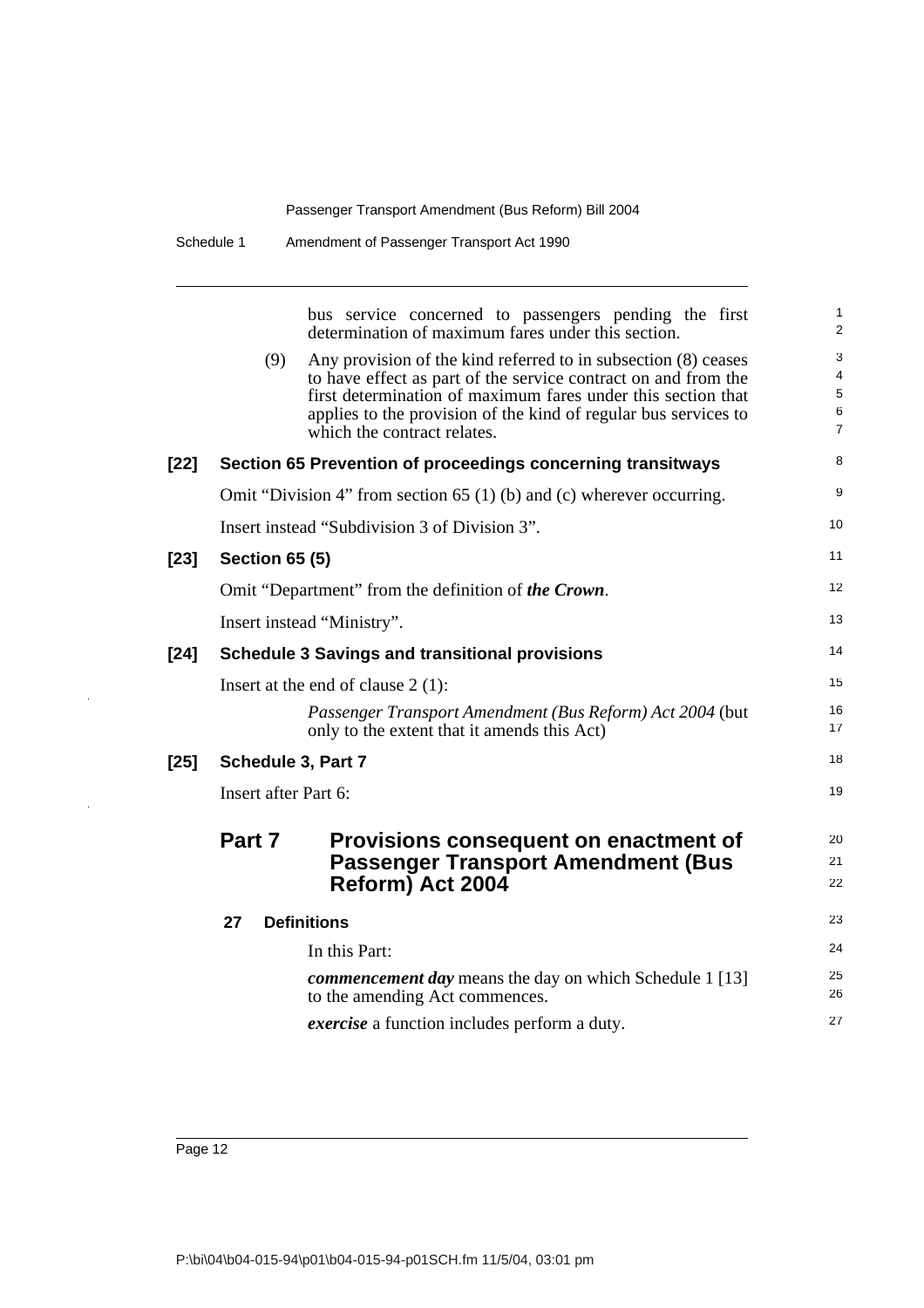Amendment of Passenger Transport Act 1990 Schedule 1

*existing commercial bus service contract* means: (a) an existing regular passenger service contract for a regular bus service that was a commercial contract for the purposes of section 18 immediately before the commencement day, or (b) an existing regular passenger service contract for a transitway service. *existing non-commercial bus service contract* means an existing regular passenger service contract for a regular bus service that was a non-commercial contract for the purposes of section 18 immediately before the commencement day. *existing regular passenger service contract* means a service contract for a regular passenger service in force immediately before the commencement day and that is still in force. *function* includes a power, authority or duty. *the amending Act* means the *Passenger Transport Amendment (Bus Reform) Act 2004*. *transitional period expiry day* means the day that is the third anniversary of the commencement day. **28 Effect of amendments to Part 3 by amending Act** Except as provided by this Part, Part 3 of this Act and any regulations made for the purposes of that Part (as in force immediately before the commencement day) continue to apply to any existing regular passenger service contract as if that Part had not been amended by the amending Act. **29 Termination of existing commercial bus service contracts** (1) On or after the commencement day, the Director-General may, by written notice served on or given to the holder of an existing commercial bus service contract, terminate the contract on and from the date specified in the notice. (2) An existing commercial bus service contract is, by operation of this clause, terminated on the date specified in a notice served or given under subclause (1). 1  $\mathfrak{p}$ 3 4 5 6 7 8 9 10 11 12 13 14 15 16 17 18 19 20 21 22 23 24 25 26 27 28 29 30 31 32 33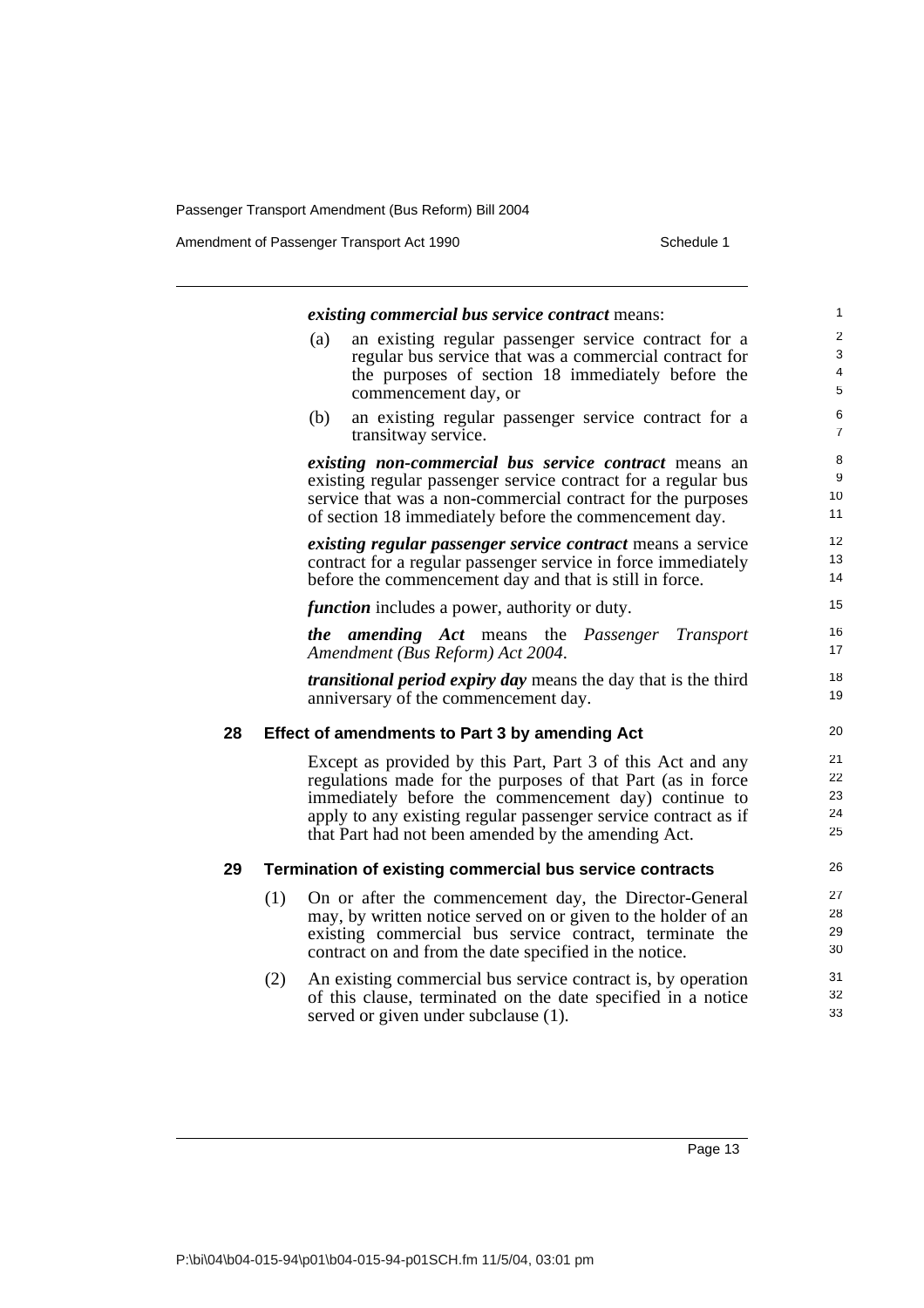Schedule 1 Amendment of Passenger Transport Act 1990

### **30 Effect of creation of bus service contract regions on existing commercial bus service contracts**

(1) If a bus service contract region (or any part of a bus service contract region) resulting from a declaration or variation under section 28EA lies within or on a region or route of operation specified in an existing commercial bus service contract, the order making the declaration or variation may also specify how much (if any) of the bus service contract region (or part of the bus service contract region) should be excluded from that region or route of operation for the purposes of this clause.

- (2) To the extent that a bus service contract region (or any part of a bus service contract region) resulting from a declaration or variation under section 28EA lies within or on a region or route of operation specified in an existing commercial bus service contract:
	- (a) the region or route so specified is by this clause varied by excluding from it so much (if any) of the bus service contract region (or part of the bus service contract region) as may be specified for exclusion in the order making the declaration or variation, and
	- (b) the right of the service operator under the contract to operate a regular bus service within or on that region or route is extinguished in respect of so much of the bus service contract region (or part of the bus service contract region) as is so excluded.
- (3) A contract affected by the operation of this clause continues to have effect, with any necessary modifications, as if the rights concerned had been altered by consent of the parties to the contract.
- (4) Any subsequent abolition or variation of the bus service contract region concerned does not operate to revive a right extinguished by this clause.

### **31 Effect of creation of strategic transport corridors on existing commercial bus service contracts**

(1) If a strategic transport corridor (or any part of a strategic transport corridor) resulting from a declaration or variation under section 28EB lies within or on a region or route of operation specified in an existing commercial bus service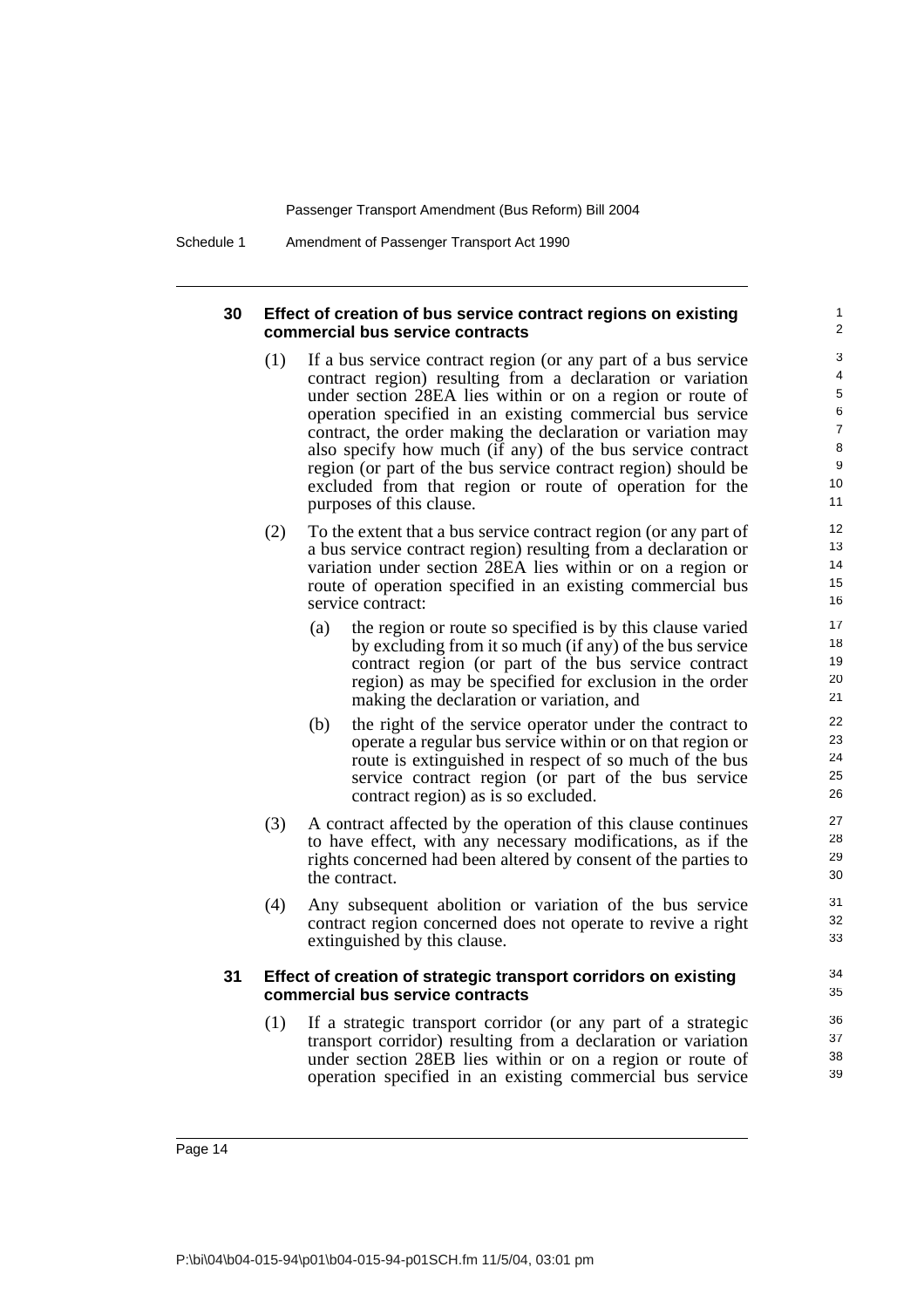Amendment of Passenger Transport Act 1990 Schedule 1

contract, the order making the declaration or variation may also specify how much (if any) of the strategic transport corridor (or part of the corridor) should cease to be affected by any exclusive right to operate a regular bus service within or on that route or region of operation for the purposes of this clause.

- (2) To the extent that a strategic transport corridor (or any part of a strategic transport corridor) resulting from a declaration or variation under section 28EB lies within or on a region or route of operation specified in an existing commercial bus service contract, any exclusive right of the service operator under the contract to operate a regular bus service within or on that region or route of operation ceases to be an exclusive right in respect of so much (if any) of the strategic transport corridor (or part of the corridor) as may be specified for the cessation of exclusive rights in the order making the declaration or variation.
- (3) A contract affected by the operation of this clause continues to have effect, with any necessary modifications, as if the rights concerned had been altered by consent of the parties to the contract.
- (4) Any subsequent abolition or variation of the strategic transport corridor concerned does not operate to revive a right extinguished by this clause.

### **32 Effect of creation of transitway routes and emergency routes on existing regular passenger service contracts**

- (1) Section 28I (as amended by the amending Act) extends to any existing regular passenger service contract in respect of any determination or variation of a transitway route or emergency route on or after the commencement day.
- (2) Section 65 (as amended by the amending Act) extends to service contracts for transitway services entered into before its amendment in respect of any determination or variation of a transitway route or emergency route on or after the commencement day.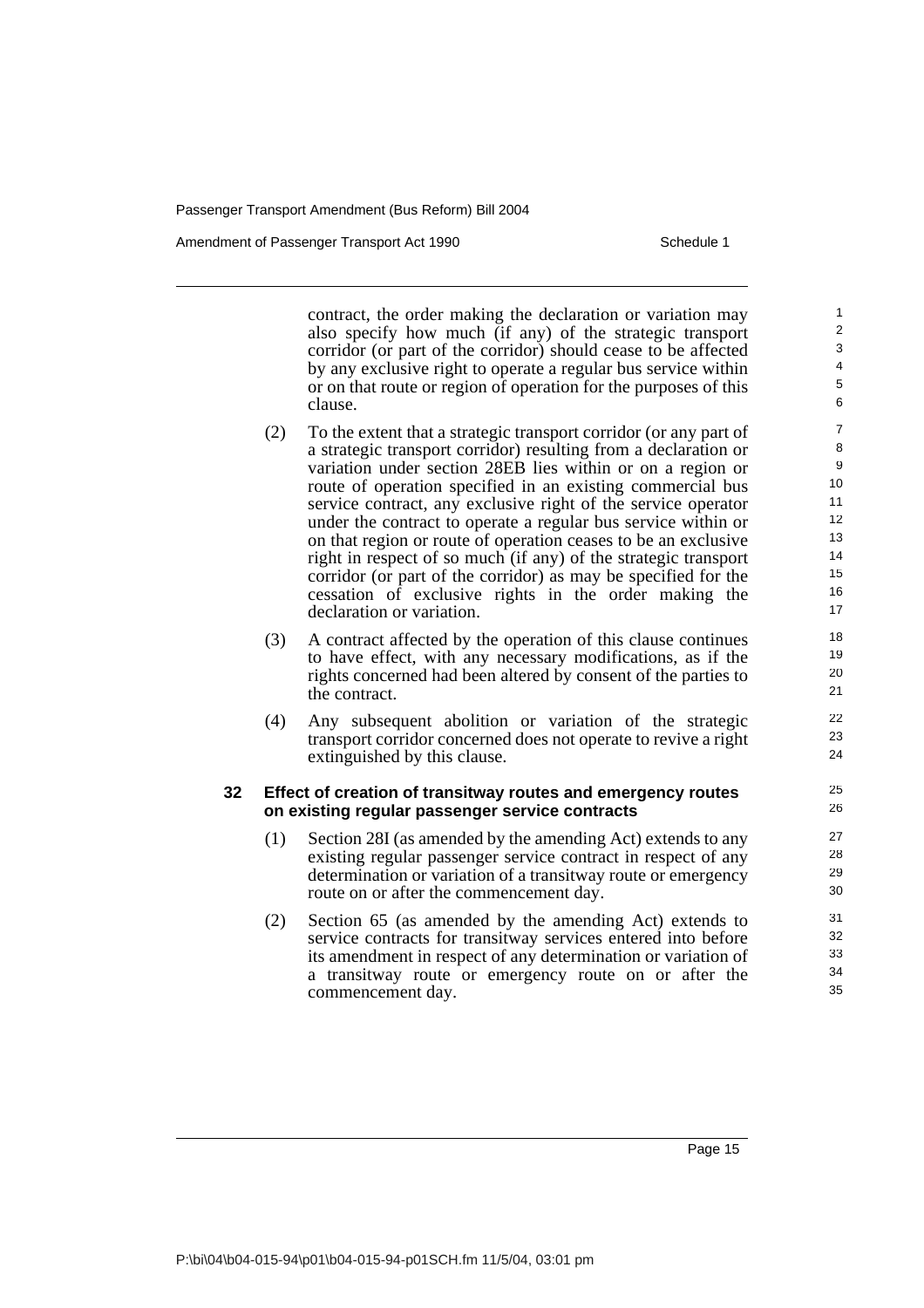#### **33 Renewal of existing bus service contracts** (1) Despite clause 28, section 23 (7) and (8) and section 24 (as in force immediately before the commencement day) cease to apply to any existing commercial bus service contract on and from the commencement day. (2) Despite clause 28 or any other law, the holder of an existing non-commercial bus service contract has no right or expectation of renewal of the contract on its expiry. **34 Temporary bus services can be arranged following termination or variation** Nothing in this Act prevents the Director-General from making such arrangements as the Director-General thinks fit for the provision, by an accredited service operator, of temporary services in place of any regular bus service that is discontinued because of the expiry of the term, or the termination or variation, of an existing commercial bus service contract or existing non-commercial bus service contract by operation of this Part or otherwise. **35 Protection for exercise of functions by Director-General in connection with this Part** (1) This clause applies to any function of the Director-General under a protected provision concerning: (a) the termination of an existing commercial bus service contract, or (b) the declaration or variation of a bus service contract region or strategic transport corridor before the transitional period expiry day. (2) The exercise by the Director-General of any function to which this clause applies may not be: (a) challenged, reviewed, quashed or called into question before any court of law or administrative review body in any proceedings, or (b) restrained, removed or otherwise affected by any proceedings. (3) Without limiting subclause (2), the protected provision and the rules of natural justice (procedural fairness), so far as they apply to the exercise of any function to which this clause 1  $\overline{2}$ 3 4 5 6 7 8 9 10 11 12 13 14 15 16 17 18 19 20 21 22 23 24 25 26 27 28 29 30 31 32 33 34 35 36 37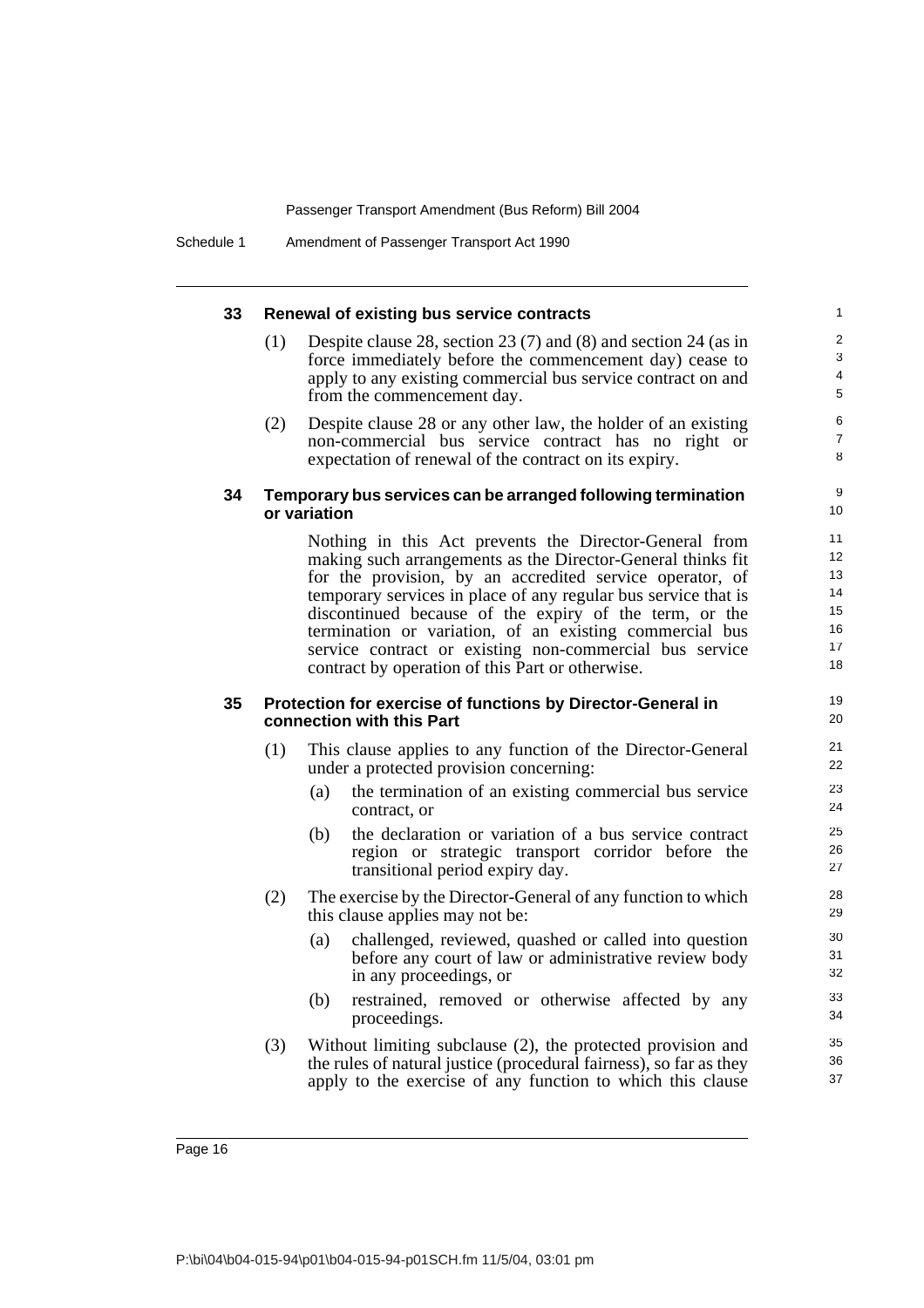|    |     |       | applies, do not place on the Director-General any obligation<br>enforceable in a court of law or administrative review body. | 1<br>$\overline{2}$    |
|----|-----|-------|------------------------------------------------------------------------------------------------------------------------------|------------------------|
|    | (4) |       | Accordingly, no court of law or administrative review body                                                                   | 3                      |
|    |     |       | has jurisdiction or power to consider any question involving                                                                 | 4                      |
|    |     |       | compliance or non-compliance, by the Director-General, with                                                                  | 5                      |
|    |     |       | those provisions or with those rules so far as they apply to the<br>exercise of any function to which this clause applies.   | 6<br>$\overline{7}$    |
|    | (5) |       | This clause does not affect the generality of clause 36.                                                                     | 8                      |
|    | (6) |       | This clause has effect despite any provision of this or any<br>other Act or any other law.                                   | $\boldsymbol{9}$<br>10 |
|    | (7) |       | In this clause:                                                                                                              | 11                     |
|    |     |       | exercise of functions includes the purported exercise of                                                                     | 12                     |
|    |     |       | functions and the non-exercise or improper exercise of                                                                       | 13                     |
|    |     |       | functions.                                                                                                                   | 14                     |
|    |     |       | <i>proceedings</i> includes proceedings for an order in the nature of                                                        | 15                     |
|    |     |       | prohibition, certiorari or mandamus or for a declaration or                                                                  | 16                     |
|    |     |       | injunction or for any other relief.                                                                                          | 17                     |
|    |     |       | <i>protected provision</i> means any of the following provisions:                                                            | 18                     |
|    |     | (a)   | section 28EA,                                                                                                                | 19                     |
|    |     | (b)   | section 28EB,                                                                                                                | 20                     |
|    |     | (c)   | a provision of this Part.                                                                                                    | 21                     |
| 36 |     |       | Compensation for operation of this Part and the amending Act                                                                 | 22                     |
|    | (1) |       | No compensation is payable to any person by or on behalf of                                                                  | 23                     |
|    |     |       | the Crown for loss or damage arising directly or indirectly                                                                  | 24                     |
|    |     | from: |                                                                                                                              | 25                     |
|    |     | (a)   | the entry of parties, under and in accordance with Part                                                                      | 26                     |
|    |     |       | 3 of this Act, into a service contract for a regular bus                                                                     | 27                     |
|    |     |       | service on or after the commencement day, or                                                                                 | 28                     |
|    |     | (b)   | the declaration or variation, under and in accordance                                                                        | 29                     |
|    |     |       | with this Part and Division 3 of Part 3 of this Act, of a                                                                    | 30<br>31               |
|    |     |       | bus service contract region or strategic transport<br>corridor on or after the commencement day, or                          | 32                     |
|    |     |       |                                                                                                                              | 33                     |
|    |     | (c)   | the termination of an existing commercial bus service<br>contract by operation of this Part, or                              | 34                     |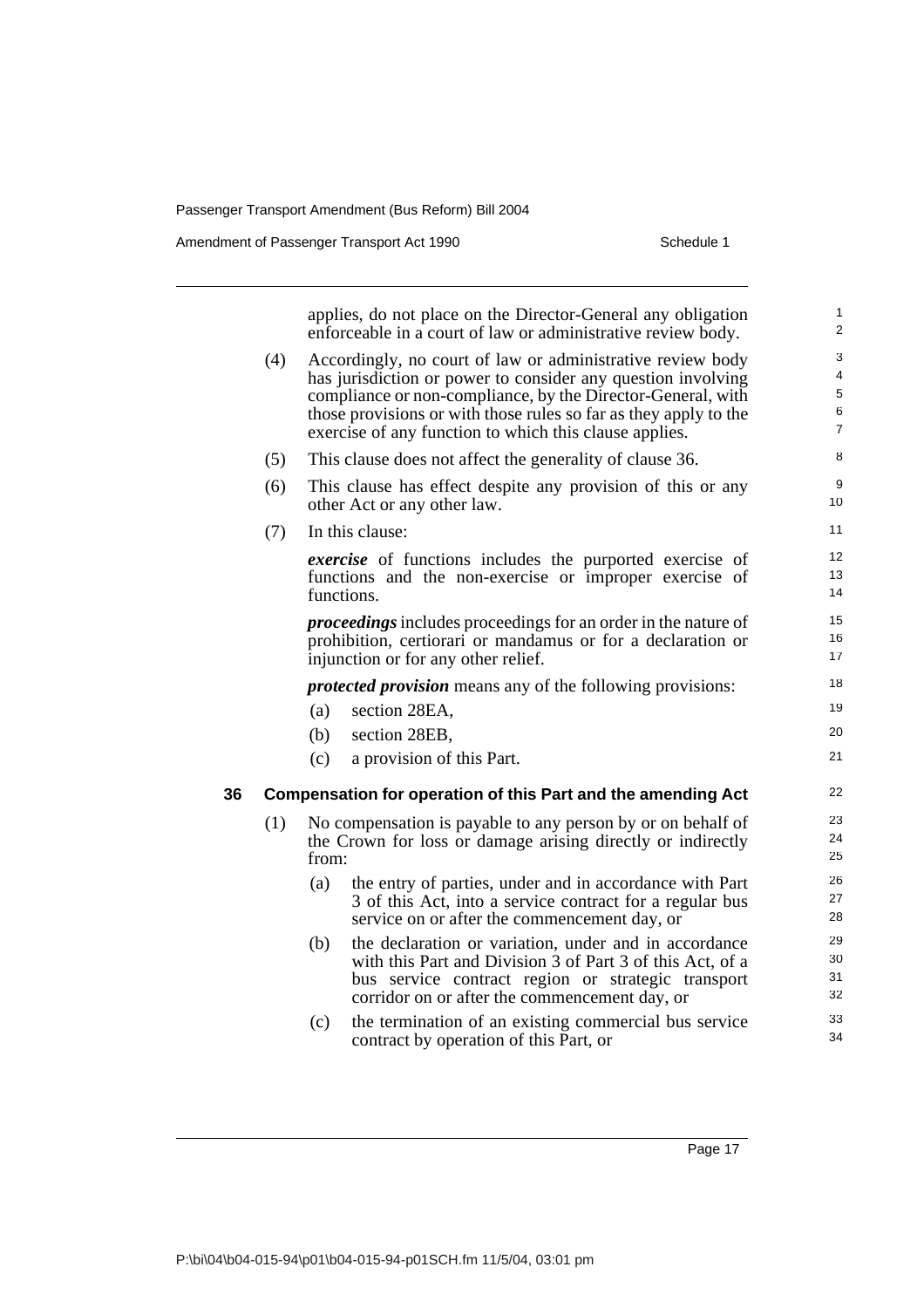Schedule 1 Amendment of Passenger Transport Act 1990

(d) the variation of a region or route, or the extinguishment or compromise of a right or expectation, by the operation of this Part,

and no proceedings for damages or other relief, whether grounded on the provisions of any contract or otherwise arising at law or in equity, for the purpose of restraining any action referred to in paragraphs  $(a)$ – $(d)$ , or of obtaining compensation in respect of any such loss or damage, may be instituted or maintained.

- (2) Without limiting the generality of subclause (1), no compensation is payable by or on behalf of the Crown for the introduction of new regular bus services.
- (3) For the purposes of subclause (2), compensation in respect of the introduction of new regular bus services includes:
	- (a) compensation because of the enactment or operation of the amendments made to this Act by the amending Act, or for any consequence of that enactment or operation, and
	- (b) compensation because of any statement or conduct relating to a matter referred to in paragraph (a) or to any aspect of regular bus services.
- (4) This clause applies to or in respect of any act, statement or conduct whether occurring before or after the commencement of this clause.
- (5) The protection against the liability to pay compensation afforded by this clause extends to any person exercising a function or engaging in conduct to which this clause applies at the request or direction of the Crown (whether under contract or otherwise), but does not extend to any of the following:
	- (a) the holder or former holder of a service contract (whether entered into before or after the commencement of this clause), and
	- (b) any person providing, or who provided, public passenger services to which such a service contract relates or related on behalf of, or instead of, the holder or former holder (whether under a subcontract or by other arrangement).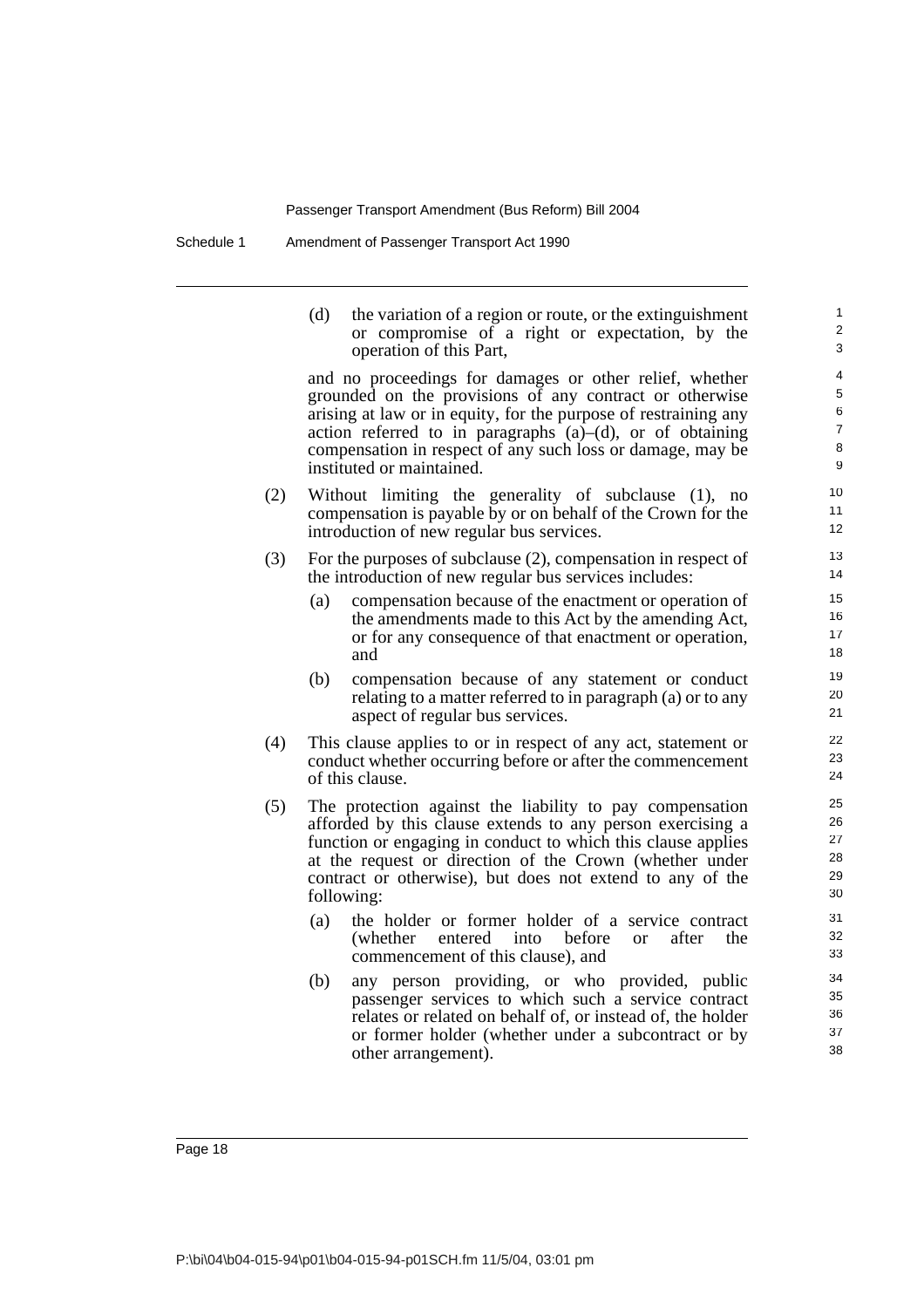### Amendment of Passenger Transport Act 1990 Schedule 1

|    | (6) |     | In this clause:                                                                                                                                             | 1              |
|----|-----|-----|-------------------------------------------------------------------------------------------------------------------------------------------------------------|----------------|
|    |     |     | <i>compensation</i> includes damages or any other form of<br>compensation (whether or not monetary).                                                        | 2<br>3         |
|    |     |     | conduct includes:                                                                                                                                           | 4              |
|    |     | (a) | a representation of any kind:                                                                                                                               | 5              |
|    |     |     | whether made verbally or in writing, and<br>(i)                                                                                                             | 6              |
|    |     |     | (ii)<br>negligent, false,<br>whether<br>misleading<br><b>or</b><br>otherwise, and                                                                           | 7<br>8         |
|    |     | (b) | an omission of any kind.                                                                                                                                    | 9              |
|    |     |     | the Crown means the Crown within the meaning of the Crown<br>Proceedings Act 1988 and includes:                                                             | 10<br>11       |
|    |     | (a) | the Director-General, and                                                                                                                                   | 12             |
|    |     | (b) | any member of staff of a government Department.                                                                                                             | 13             |
|    | (7) |     | This clause has effect despite any provision of this or any                                                                                                 | 14             |
|    |     |     | other Act or any other law.                                                                                                                                 | 15             |
| 37 |     |     | Existing fees under sections 11A and 15                                                                                                                     | 16             |
|    | (1) |     | Until an order is made by the Director-General under section<br>15 (as substituted by the amending Act) fixing a fee for such<br>an application or renewal: | 17<br>18<br>19 |
|    |     | (a) | the fee payable under section $11A(1)$ (as amended by                                                                                                       | 20             |
|    |     |     | the amending Act) for the renewal of an authority to                                                                                                        | 21             |
|    |     |     | drive a bus continues to be the fee prescribed by clause                                                                                                    | 22             |
|    |     |     | 57 (2) of the <i>Passenger Transport (Bus Services)</i>                                                                                                     | 23             |
|    |     |     | Regulation 2000 (as in force immediately before its<br>repeal by the amending Act), and                                                                     | 24<br>25       |
|    |     | (b) | the fee payable under section 11A (1) (as amended by                                                                                                        | 26             |
|    |     |     | the amending Act) for the renewal of an authority to                                                                                                        | 27             |
|    |     |     | drive a tourist service vehicle continues to be the fee                                                                                                     | 28             |
|    |     |     | prescribed by clause 10 (2) of the <i>Passenger Transport</i>                                                                                               | 29             |
|    |     |     | (General) Regulation 2000 (as in force immediately                                                                                                          | 30             |
|    |     |     | before its repeal by the amending Act), and                                                                                                                 | 31             |
|    |     | (c) | the fee payable under section 15 $(3)$ (as substituted by                                                                                                   | 32             |
|    |     |     | the amending Act) for an application for accreditation                                                                                                      | 33             |
|    |     |     | as a bus operator or for an authority to drive a bus                                                                                                        | 34             |
|    |     |     | continues to be the fee prescribed by clause $57(1)$ of the<br>Passenger Transport (Bus Services) Regulation 2000                                           | 35<br>36       |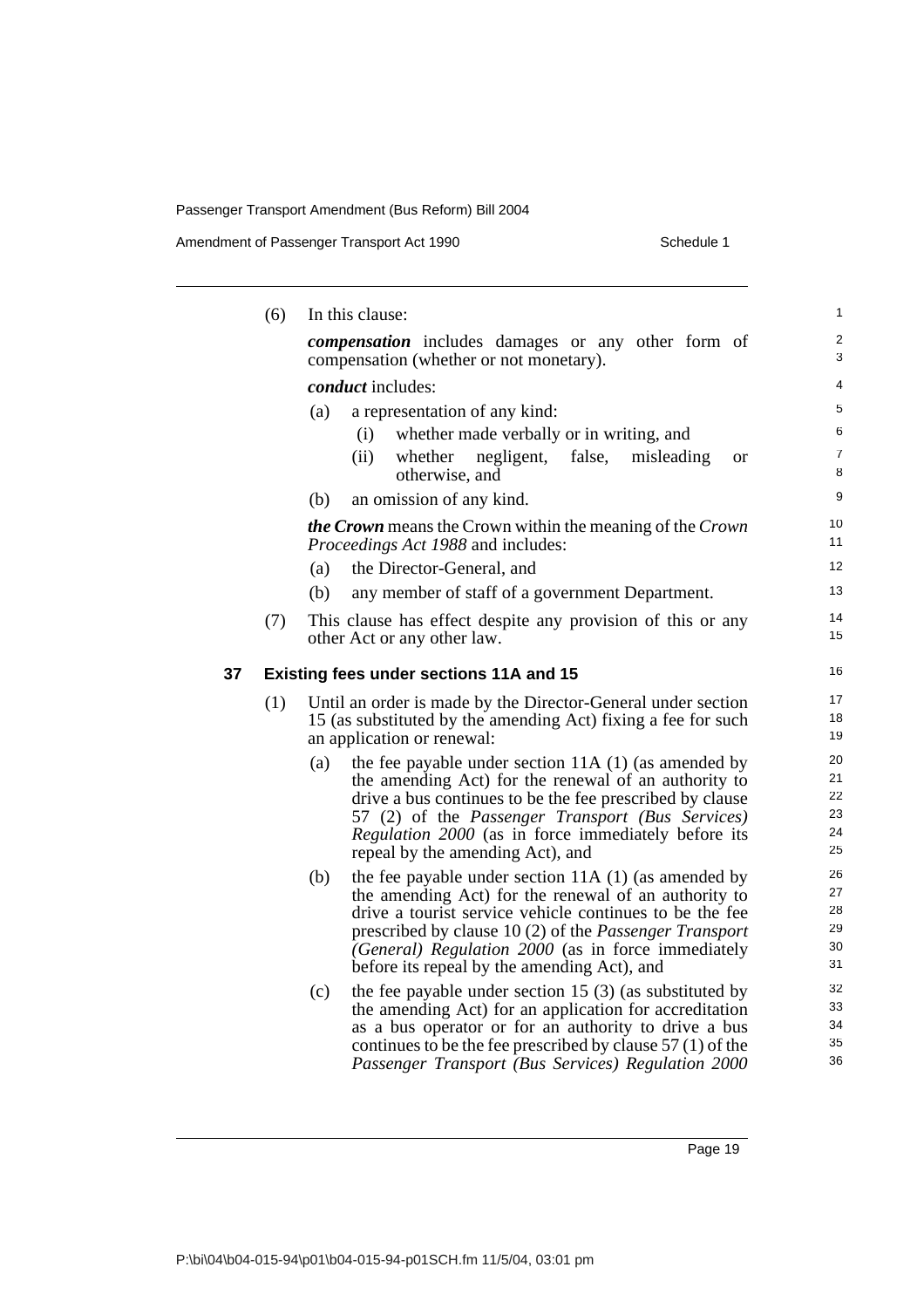(as in force immediately before its repeal by the amending Act), and

- (d) the fee payable under section 15 (3) (as substituted by the amending Act) for an application for accreditation as an operator of a tourist service or for an authority to drive a tourist service vehicle continues to be the fee prescribed by clause 10 (1) of the *Passenger Transport (General) Regulation 2000* (as in force immediately before its repeal by the amending Act).
- (2) In this clause:

*bus operator* has the same meaning as in clause 57 of the *Passenger Transport (Bus Services) Regulation 2000* (as in force immediately before its repeal by the amending Act).

*tourist service vehicle* has the same meaning as in the *Passenger Transport (General) Regulation 2000* (as in force immediately before the repeal of clause 10 by the amending Act).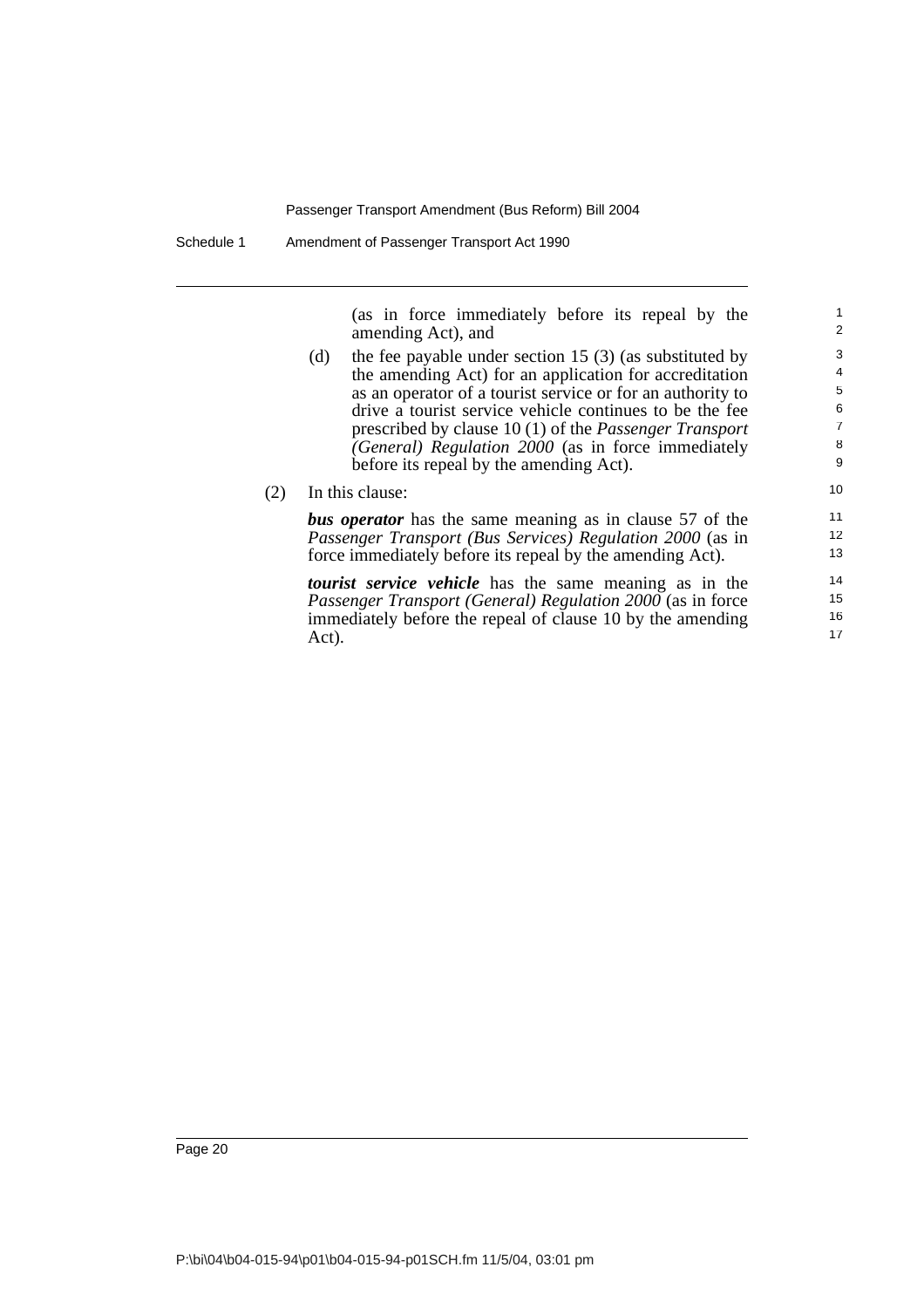Amendment of other Acts and Regulations **Schedule 2** Schedule 2

<span id="page-30-0"></span>

| Schedule 2 Amendment of other Acts and Regulations<br>(Section 4) |                                                                                                                                                                                                      | 1<br>$\overline{c}$ |
|-------------------------------------------------------------------|------------------------------------------------------------------------------------------------------------------------------------------------------------------------------------------------------|---------------------|
| 2.1                                                               | Independent Pricing and Regulatory Tribunal Act 1992 No 39                                                                                                                                           | 3                   |
| [1]                                                               | Section 11 Investigations and reports by Tribunal-standing<br>reference                                                                                                                              | 4<br>5              |
|                                                                   | Insert after section 11 $(1)$ :                                                                                                                                                                      | 6                   |
|                                                                   | Subsection (1) does not extend to such services of a<br>(1A)<br>government agency specified in Schedule 1 as may be<br>excluded in that Schedule for the agency.                                     | 7<br>8<br>9         |
| [2]                                                               | Schedule 1 Government agencies for which Tribunal has standing<br>reference                                                                                                                          | 10<br>11            |
|                                                                   | Insert "(but excluding any bus services provided by the Authority under a<br>service contract to which section 28J of the Passenger Transport Act 1990<br>applies)" after "State Transit Authority". | 12<br>13<br>14      |
| [3]                                                               | <b>Schedule 4 Savings and transitional provisions</b>                                                                                                                                                | 15                  |
|                                                                   | Insert at the end of clause $1(1)$ :                                                                                                                                                                 | 16                  |
|                                                                   | Passenger Transport Amendment (Bus Reform) Act 2004 (but<br>only in relation to the amendments made to this Act)                                                                                     | 17<br>18            |
| 2.2                                                               | <b>Passenger Transport (Bus Services) Regulation 2000</b>                                                                                                                                            | 19                  |
| $[1]$                                                             | <b>Clause 9 School bus services</b>                                                                                                                                                                  | 20                  |
|                                                                   | Omit the clause.                                                                                                                                                                                     | 21                  |
| [2]                                                               | <b>Clause 57 Fees</b>                                                                                                                                                                                | 22                  |
|                                                                   | Omit the clause.                                                                                                                                                                                     | 23                  |
| 2.3                                                               | <b>Passenger Transport (General) Regulation 2000</b>                                                                                                                                                 | 24                  |
| [1]                                                               | <b>Clause 10 Fees</b>                                                                                                                                                                                | 25                  |
|                                                                   | Omit the clause.                                                                                                                                                                                     | 26                  |